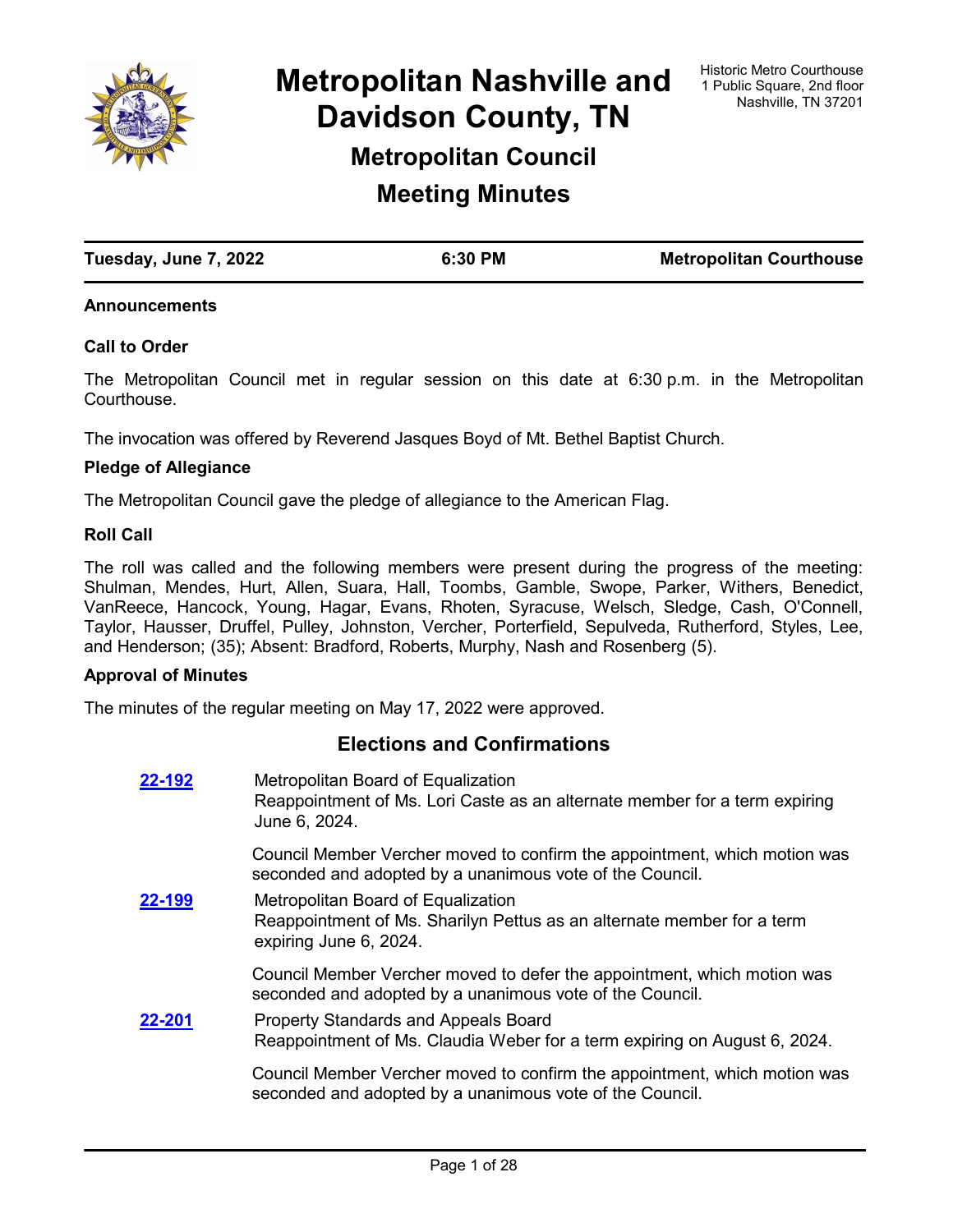## **Bills on Public Hearing**

**[BL2022-1204](http://nashville.legistar.com/gateway.aspx?m=l&id=/matter.aspx?key=14306)** An ordinance to amend Title 17 of the Metropolitan Code of Laws, the Zoning Ordinance of The Metropolitan Government of Nashville and Davidson County, by changing from R40 to SP zoning for properties located at 5991 and 5991 Edmondson Pike, approximately 175 feet south of Banbury Station, (14.6 acres), to permit 36 single family lots, all of which is described herein (Proposal No. 2022SP-010-001).

> Council Member Swope offered a substitute ordinance and moved that it be adopted, which motion was seconded and approved by a voice vote of the Council.

[BL2022-1204](http://nashville.legistar.com/gateway.aspx?m=l&id=/matter.aspx?key=14306) An ordinance to amend Title 17 of the Metropolitan Code of Laws, the Zoning Ordinance of The Metropolitan Government of Nashville and Davidson County, by changing from R40 to SP zoning for properties located at 5991 and 5997 Edmondson Pike, approximately 175 feet south of Banbury Station, (14.6 acres), to permit 36 single family lots, all of which is described herein (Proposal No. 2022SP-010-001).

> Council Member Swope requested a hearing from the public on this bill which had been previously advertised. The President asked if anyone desired to be heard for or against the bill and citizens were heard in favor of and in opposition to the bill. Council Member Swope moved to pass the bill on second reading as substituted, which motion was seconded and approved by a voice vote of the Council.

**[BL2022-1205](http://nashville.legistar.com/gateway.aspx?m=l&id=/matter.aspx?key=14307)** An ordinance to authorize building material restrictions and requirements for BL2022-1204, a proposed Specific Plan Zoning District located at located at 5991 and 5991 Edmondson Pike, approximately 175 feet south of Banbury Station, (14.6 acres) (Proposal No. 2022SP-010-001). **THE PROPOSED ORDINANCE REQUIRES CERTAIN MATERIALS TO BE RESTRICTED IN THE CONSTRUCTION OF BUILDINGS.**

> Council Member Swope offered a substitute ordinance and moved that it be adopted, which motion was seconded and approved by a voice vote of the Council.

**[BL2022-1205](http://nashville.legistar.com/gateway.aspx?m=l&id=/matter.aspx?key=14307)** An ordinance to authorize building material restrictions and requirements for BL2022-1204, a proposed Specific Plan Zoning District located at located at 5991 and 5997 Edmondson Pike, approximately 175 feet south of Banbury Station, (14.6 acres) (Proposal No. 2022SP-010-001). **THE PROPOSED ORDINANCE REQUIRES CERTAIN MATERIALS TO BE RESTRICTED IN THE CONSTRUCTION OF BUILDINGS.**

> Council Member Swope requested a hearing from the public on this bill which had been previously advertised. The President asked if anyone desired to be heard for or against the bill and citizens were heard in favor of and in opposition to the bill. Council Member Swope moved to pass the bill on second reading as substituted, which motion was seconded and approved by a voice vote of the Council.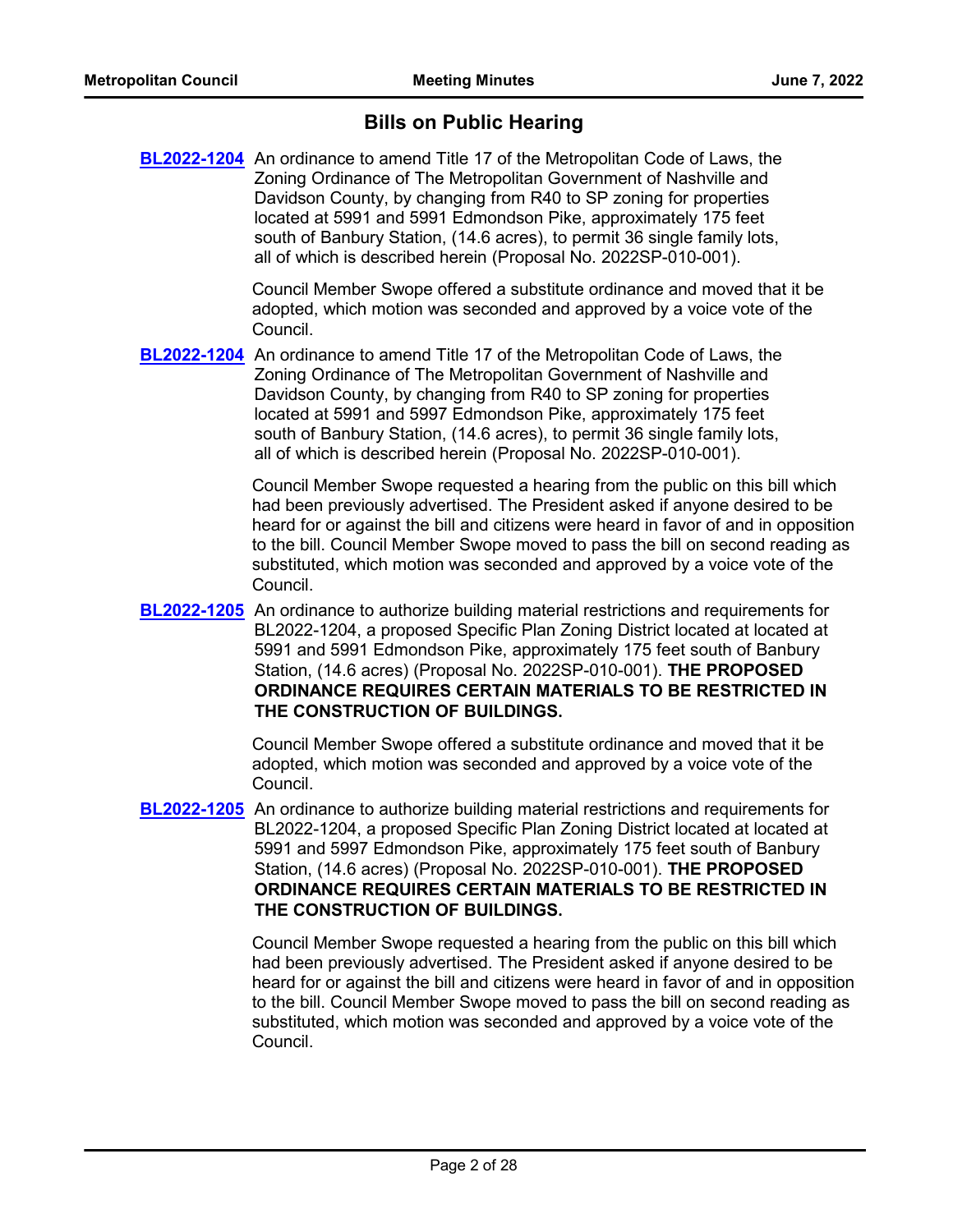| <b>BL2022-1268</b> An ordinance adopting the 2022-2023 through 2027-2028 Capital Improvements                                                                                                                                                                                                                                                                                                                                                                                                                                        |
|--------------------------------------------------------------------------------------------------------------------------------------------------------------------------------------------------------------------------------------------------------------------------------------------------------------------------------------------------------------------------------------------------------------------------------------------------------------------------------------------------------------------------------------|
| Budget for The Metropolitan Government of Nashville and Davidson County as<br>the official Capital Improvements Budget of The Metropolitan Government of<br>Nashville and Davidson County for Fiscal Year 2022-2023.                                                                                                                                                                                                                                                                                                                 |
| Council Member Allen requested a hearing from the public on this bill which had<br>been previously advertised. The President asked if anyone desired to be heard<br>for or against the bill and no one came forward to be heard. The President<br>declared the public hearing closed. Council Member Allen moved to pass the bill<br>on second reading and re-refer the bill to the Budget and Finance Committee<br>and the Planning and Zoning Committee, which motion was seconded and<br>approved by a voice vote of the Council. |
| <b>BL2022-1248</b> A bill to be entitled: The Budget Ordinance of the Metropolitan Government of<br>Nashville and Davidson County, Tennessee for Fiscal Year 2023.                                                                                                                                                                                                                                                                                                                                                                   |
| Council Member Allen requested a hearing from the public on this bill which had<br>been previously advertised. The President asked if anyone desired to be heard<br>for or against the bill and citizens were heard in favor of and in opposition to the<br>bill. The President declared the public hearing closed. Council Member Allen<br>moved to pass the bill on second reading and re-refer the bill to the Budget and<br>Finance Committee, which motion was seconded and approved by a voice vote<br>of the Council.         |
| <b>Resolutions Adopted on Consent</b>                                                                                                                                                                                                                                                                                                                                                                                                                                                                                                |
| <b>RS2022-1548</b> A resolution accepting a grant from the Tennessee Department of Mental<br>Health and Substance Abuse Services to the Metropolitan Government, acting<br>by and through the State Trial Courts, to provide Tennessee Highway Safety<br>Office Recovery Court Enhancements to existing recovery court programs and<br>services to improve alcohol countermeasures.                                                                                                                                                  |
| <b>RS2022-1549</b> A resolution approving amendment one to a grant from the Tennessee<br>Department of Mental Health and Substance Abuse Services to the<br>Metropolitan Government, acting by and through the State Trial Courts, to<br>provide the Tennessee Certified Recovery Court Program (TCRCP) at the<br>Davidson County Residential Drug Court to enable the establishment of adult<br>and juvenile drug court programs to address the needs of non-violent offenders.                                                     |
| RS2022-1550 A resolution accepting an Eviction Diversion Initiative grant from the National<br>Center for State Courts to the Metropolitan Government, acting by and through<br>Davidson County General Sessions Court, Division VIII, to establish or expand<br>court-based eviction diversion programs to prevent avoidable evictions.                                                                                                                                                                                             |
| <b>RS2022-1551</b> A resolution approving amendment one to a grant from the Tennessee<br>Department of Mental Health and Substance Abuse Services to the<br>Metropolitan Government, acting by and through the Davidson County General<br>Sessions Court, to provide Tennessee Certified Recovery Court Program<br>(TCRCP) services to include intensive court supervision, mandatory drug<br>testing, and substance abuse treatment as an alternative to adjudication or<br>incarceration.                                          |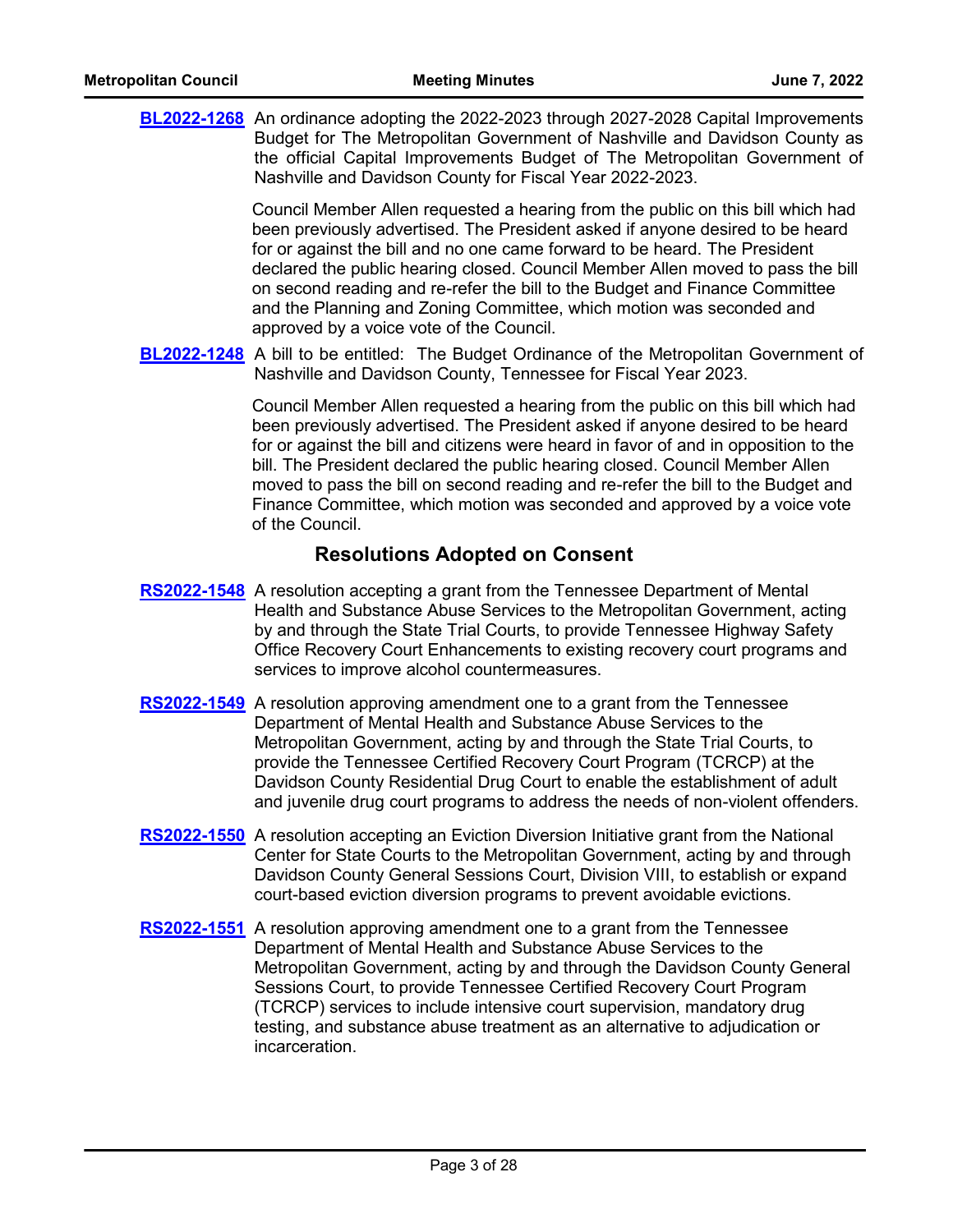| <b>Metropolitan Council</b> | <b>Meeting Minutes</b>                                                                                                                                                                                                                                                                                                                                                                                                                                         | June 7, 2022 |
|-----------------------------|----------------------------------------------------------------------------------------------------------------------------------------------------------------------------------------------------------------------------------------------------------------------------------------------------------------------------------------------------------------------------------------------------------------------------------------------------------------|--------------|
|                             | <b>RS2022-1552</b> A resolution approving amendment three to a grant from the Tennessee<br>Department of Children's Services to the Metropolitan Government, acting by<br>and through the Davidson County Juvenile Court, to provide community-based<br>case management and probation services to children at high risk of state<br>custody.                                                                                                                   |              |
|                             | <b>RS2022-1562</b> A resolution accepting the terms of a cooperative purchasing master agreement<br>for plastic refuse and recycling containers with related technology solutions for<br>the department of Water and Sewerage Services.                                                                                                                                                                                                                        |              |
|                             | <b>RS2022-1564</b> A resolution approving a contract between the Metropolitan Government of<br>Nashville and Davidson County and The Library Corporation to provide software<br>maintenance and support for the CarlX integrated library system.                                                                                                                                                                                                               |              |
|                             | <b>RS2022-1565</b> A resolution accepting the terms of a master agreement for rental cars for the<br>Metropolitan Government of Nashville and Davidson County.                                                                                                                                                                                                                                                                                                 |              |
|                             | <b>RS2022-1566</b> A resolution to appropriate grant funds from the Tennessee Housing<br>Development Agency to the Metropolitan Government, acting by and through<br>the Metropolitan Action Commission, for Low Income Home Water Assistance<br>Program (LIHWAP) services targeted toward the elderly, disabled, veterans,<br>and households with children under the age of six years.                                                                        |              |
|                             | RS2022-1567 A resolution approving a grant from the Community Foundation of Middle<br>Tennessee to the Metropolitan Government, acting by and through the<br>Metropolitan Action Commission, to provide a stipend for summer 2022 interns<br>in the POWER Youth's High School Interns Program.                                                                                                                                                                 |              |
|                             | <b>RS2022-1568</b> A resolution accepting a donation of public safety service delivery equipment<br>from the Nashville Downtown Partnership for the Nashville Fire Department<br>("NFD") and the Metropolitan Nashville Police Department ("MNPD") to enhance<br>public safety.                                                                                                                                                                                |              |
|                             | <b>RS2022-1569</b> A resolution approving amendment two to a Victims of Crime Act (VOCA) grant<br>from the Tennessee Department of Finance and Administration, Office of<br>Criminal Justice Programs, to the Metropolitan Government, acting by and<br>through the Metropolitan Nashville Police Department, to fund the position of a<br><b>VOCA Law Enforcement Victim Coordinator.</b>                                                                     |              |
|                             | <b>RS2022-1570</b> A resolution approving amendment two to a Victims of Crime Act (VOCA) grant<br>from the Tennessee Department of Finance and Administration, Office of<br>Criminal Justice Programs, to the Metropolitan Government, acting by and<br>through the Metropolitan Nashville Police Department, to fund counselor and<br>victim advocate positions to provide mental health services, support services,<br>and criminal justice system advocacy. |              |

- **[RS2022-1571](http://nashville.legistar.com/gateway.aspx?m=l&id=/matter.aspx?key=14542)** A resolution accepting a grant from the Tennessee State Library and Archives to the Metropolitan Government, acting by and through the Nashville Public Library, to provide access to and circulation of special materials formatted for individuals who are hearing impaired.
- [RS2022-1572](http://nashville.legistar.com/gateway.aspx?m=l&id=/matter.aspx?key=14543) A resolution approving amendment one to a grant from the Tennessee State Library and Archives to the Metropolitan Government, acting by and through the Nashville Public Library, to provide access to and circulation of special materials formatted for individuals who are hearing impaired.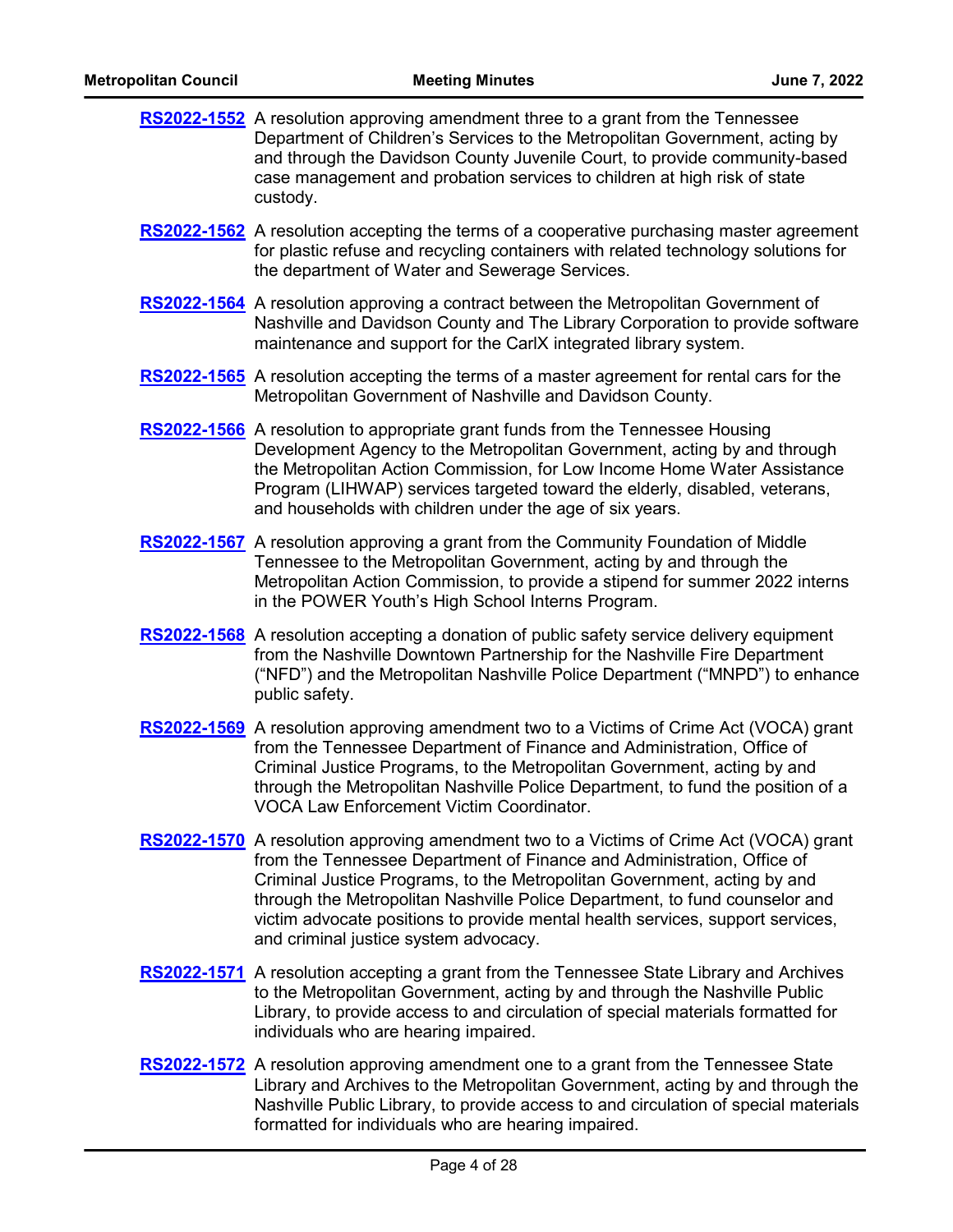- [RS2022-1573](http://nashville.legistar.com/gateway.aspx?m=l&id=/matter.aspx?key=14591) A resolution accepting a grant from the Tennessee Department of Health to the Metropolitan Government, acting by and through the Metropolitan Board of Health, to provide the Tennessee Breast and Cervical Screening Program to offer individualized assistance to clients and to facilitate timely access to quality screening and diagnostics.
- [RS2022-1574](http://nashville.legistar.com/gateway.aspx?m=l&id=/matter.aspx?key=14552) A resolution approving a grant contract between the Metropolitan Government, acting by and through the Metropolitan Board of Health, and the Mental Health Cooperative to provide expertise and staff in emergency behavioral health care to support the launch and pilot year of the Metropolitan Nashville Police Department's (MNPD) co-response model, Nashville Partners in Care.
- **[RS2022-1575](http://nashville.legistar.com/gateway.aspx?m=l&id=/matter.aspx?key=14613)** A resolution approving amendment one to a grant contract between the Metropolitan Government, acting by and through the Metropolitan Board of Health, and STARS Nashville to fund an epidemiologist position to study data regarding cigarette smoking, vaping, and e-cigarette use with the primary focus on children and young adults.
- **[RS2022-1576](http://nashville.legistar.com/gateway.aspx?m=l&id=/matter.aspx?key=14584)** A resolution approving a subrecipient grant agreement by and between the Metropolitan Development and Housing Agency (MDHA) and the Metropolitan Government, acting by and through Metropolitan Social Services, for one-time payments of first month's rent and security/utility deposits on behalf of homeless persons obtaining housing through various campaigns.

Council Member Young moved to adopt the Consent Agenda Resolutions, which motion was seconded and approved by the following vote: Yes (31): Mendes, Hurt, Allen, Suara, Toombs, Gamble, Swope, Parker, Withers, Benedict, VanReece, Hancock, Young, Evans, Rhoten, Syracuse, Welsch, Sledge, Cash, O'Connell, Hausser, Druffel, Pulley, Johnston, Vercher, Porterfield, Sepulveda, Rutherford, Styles, Lee, and Henderson; No (0); Abstain (0).

## **Resolutions**

**[RS2022-1507](http://nashville.legistar.com/gateway.aspx?m=l&id=/matter.aspx?key=14404)** A resolution approving an option agreement between the Metropolitan Government of Nashville and Davidson County and the State of Tennessee authorizing the purchase of the property located at 88 Hermitage Avenue (Parcel No. 09311024100) (Proposal No. 2022M-019AG-001).

> Council Member O'Connell moved to adopt the resolution, which motion was properly seconded. Council Member Johnston moved to suspend the rules of procedure to introduce a late amendment. The motion was met with requisite objection causing the motion to fail. After discussion, Council Member Young called for the previous question, which motion was seconded and approved by a voice vote of the Council. The matter recurred on the motion to adopt the resolution, which motion was seconded and approved by the following roll call vote:

- Allen, Suara, Toombs, Gamble, Parker, Withers, Benedict, VanReece, Hancock, Young, Evans, Rhoten, Syracuse, Sledge, OConnell, Druffel, Porterfield, Sepulveda, Rutherford, and Henderson **Yes:**
- Mendes, Hurt, Swope, Welsch, Cash, Hausser, Pulley, Johnston, and Styles **No:**
- **Abstain:** Vercher, and Lee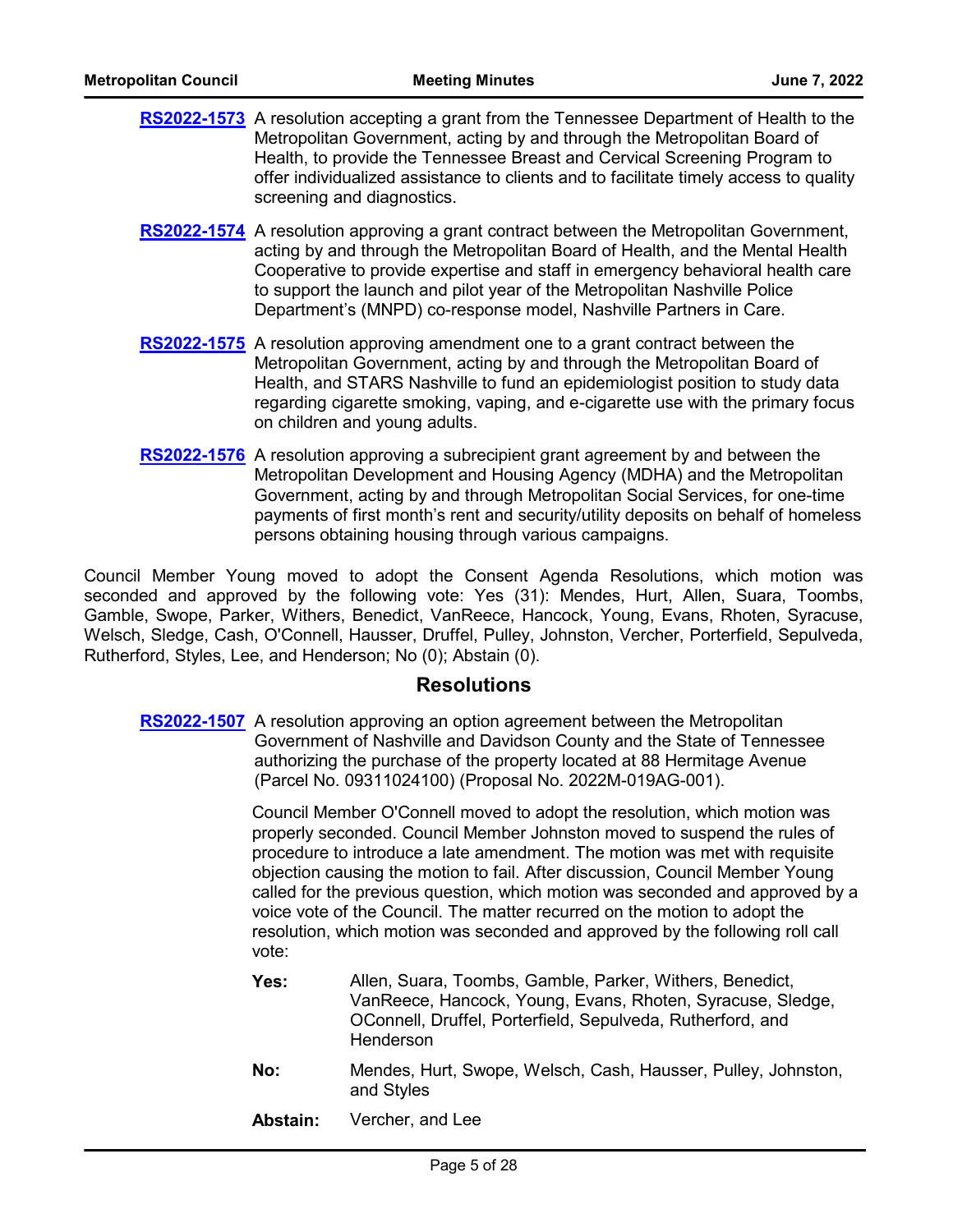| <b>Metropolitan Council</b> | <b>Meeting Minutes</b>                                                                                                                                                                                                                                                                                                               | June 7, 2022 |
|-----------------------------|--------------------------------------------------------------------------------------------------------------------------------------------------------------------------------------------------------------------------------------------------------------------------------------------------------------------------------------|--------------|
|                             | RS2022-1545 A Resolution amending Resolution No. RS2021-1201, an initial resolution<br>determining to issue general obligation bonds of The Metropolitan Government<br>of Nashville and Davidson County, to reallocate funding as further described<br>herein.                                                                       |              |
|                             | Council Member Johnston withdrew the bill.                                                                                                                                                                                                                                                                                           |              |
|                             | RS2022-1553 A resolution adopting a new pay plan for the general employees of the<br>Metropolitan Government of Nashville and Davidson County, excluding<br>employees of the Board of Health, Board of Education, and the Police and Fire<br>Departments, effective July 1, 2022.                                                    |              |
|                             | Council Member Allen moved to defer the resolution to the June 21, 2022<br>meeting and re-refer the resolution to the Budget and Finance Committee and<br>the Government Operations and Regulations Committee, which motion was<br>seconded and approved by a voice vote of the Council.                                             |              |
|                             | <b>RS2022-1554</b> A resolution adopting a new pay plan for employees of the Metropolitan<br>Departments of Police and Fire, effective July 1, 2022.                                                                                                                                                                                 |              |
|                             | Council Member Allen moved to defer the resolution to the June 21, 2022<br>meeting and re-refer the resolution to the Budget and Finance Committee, the<br>Government Operations and Regulations Committee, and the Public Health and<br>Safety Committee, which motion was seconded and approved by a voice vote of<br>the Council. |              |
|                             | RS2022-1555 A resolution adopting a new pay plan for employees of the Metropolitan Board<br>of Health, effective July 1, 2022.                                                                                                                                                                                                       |              |
|                             | Council Member Allen moved to defer the resolution to the June 21, 2022<br>meeting and re-refer the resolution to the Budget and Finance Committee, the<br>Government Operations and Regulations Committee, and the Public Health and<br>Safety Committee, which motion was seconded and approved by a voice vote of<br>the Council. |              |
|                             | RS2022-1556 Resolution authorizing the issuance, sale, delivery and payment of one or more<br>series of general obligation improvement bonds in an aggregate principal<br>amount of not to exceed \$650,000,000; and providing for the levy of ad valorem<br>taxes for the payment of debt service on the bonds.                     |              |
|                             | The resolution was deferred pursuant to Rule 21 of the Rules of Procedure of<br>the Council.                                                                                                                                                                                                                                         |              |
|                             | RS2022-1557 A resolution authorizing the issuance of not to exceed two hundred and ninety<br>million (\$290,000,000) in aggregate principal amount of interfund tax<br>anticipation notes of the Metropolitan Government of Nashville and Davidson<br>County, Tennessee.                                                             |              |
|                             | The resolution was deferred pursuant to Rule 21 of the Rules of Procedure of<br>the Council.                                                                                                                                                                                                                                         |              |
|                             |                                                                                                                                                                                                                                                                                                                                      |              |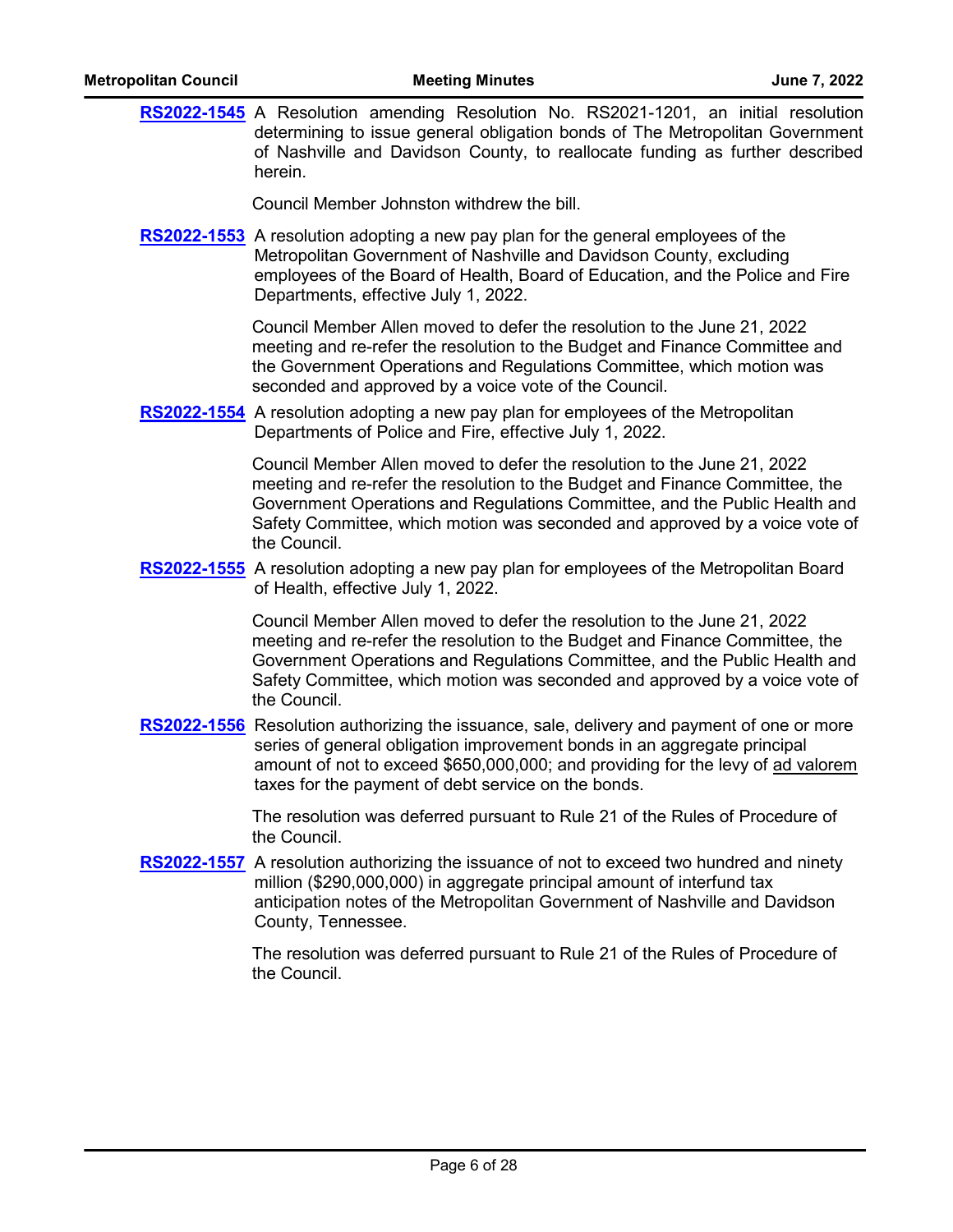| RS2022-1558 A resolution appropriating \$398,000 in American Rescue Plan Act funds from<br>Fund #30216 to offset Covid-19 Financial Oversight Committee and staff<br>administrative expenses, and to expand the use of the existing American<br>Rescue Plan Act funds currently allocated to public emergency response to<br>include telework and information technology expenses.                                                                   |
|------------------------------------------------------------------------------------------------------------------------------------------------------------------------------------------------------------------------------------------------------------------------------------------------------------------------------------------------------------------------------------------------------------------------------------------------------|
| Council Member Johnston moved to adopt the resolution, which motion was<br>seconded and approved by the following vote: Yes (30): Mendes, Allen, Suara,<br>Toombs, Gamble, Swope, Parker, Withers, Benedict, VanReece, Hancock,<br>Young, Evans, Rhoten, Syracuse, Welsch, Sledge, Cash, O'Connell, Hausser,<br>Druffel, Pulley, Johnston, Vercher, Porterfield, Sepulveda, Rutherford, Styles,<br>Lee, and Henderson; No (0); Abstain (0).          |
| RS2022-1559 A resolution appropriating \$2,600,851 in American Rescue Plan Act funds from<br>Fund #30216 to provide legal representation to low and moderate-income<br>Davidson County renters to defend against landlord eviction.                                                                                                                                                                                                                  |
| Council Member Suara moved to adopt the resolution, which motion was<br>seconded and approved by the following vote: Yes (29): Mendes, Allen, Suara,<br>Toombs, Gamble, Swope, Parker, Withers, Benedict, VanReece, Hancock,<br>Young, Evans, Rhoten, Syracuse, Welsch, Sledge, Cash, O'Connell, Hausser,<br>Druffel, Pulley, Johnston, Vercher, Porterfield, Rutherford, Styles, Lee, and<br>Henderson; No (0); Abstain (1): Sepulveda.             |
| RS2022-1560 A resolution appropriating \$1,820,585 in American Rescue Plan Act funds from<br>Fund #30216 to expand critical immigrant legal services in Davidson County.                                                                                                                                                                                                                                                                             |
| Council Member Sepulveda moved to adopt the resolution, which motion was<br>seconded and approved by the following vote: Yes (30): Mendes, Allen, Suara,<br>Toombs, Gamble, Swope, Parker, Withers, Benedict, VanReece, Hancock,<br>Young, Evans, Rhoten, Syracuse, Welsch, Cash, O'Connell, Taylor, Hausser,<br>Druffel, Pulley, Johnston, Vercher, Porterfield, Sepulveda, Rutherford, Styles,<br>Lee, and Henderson; No (0); Abstain (1): Sledge. |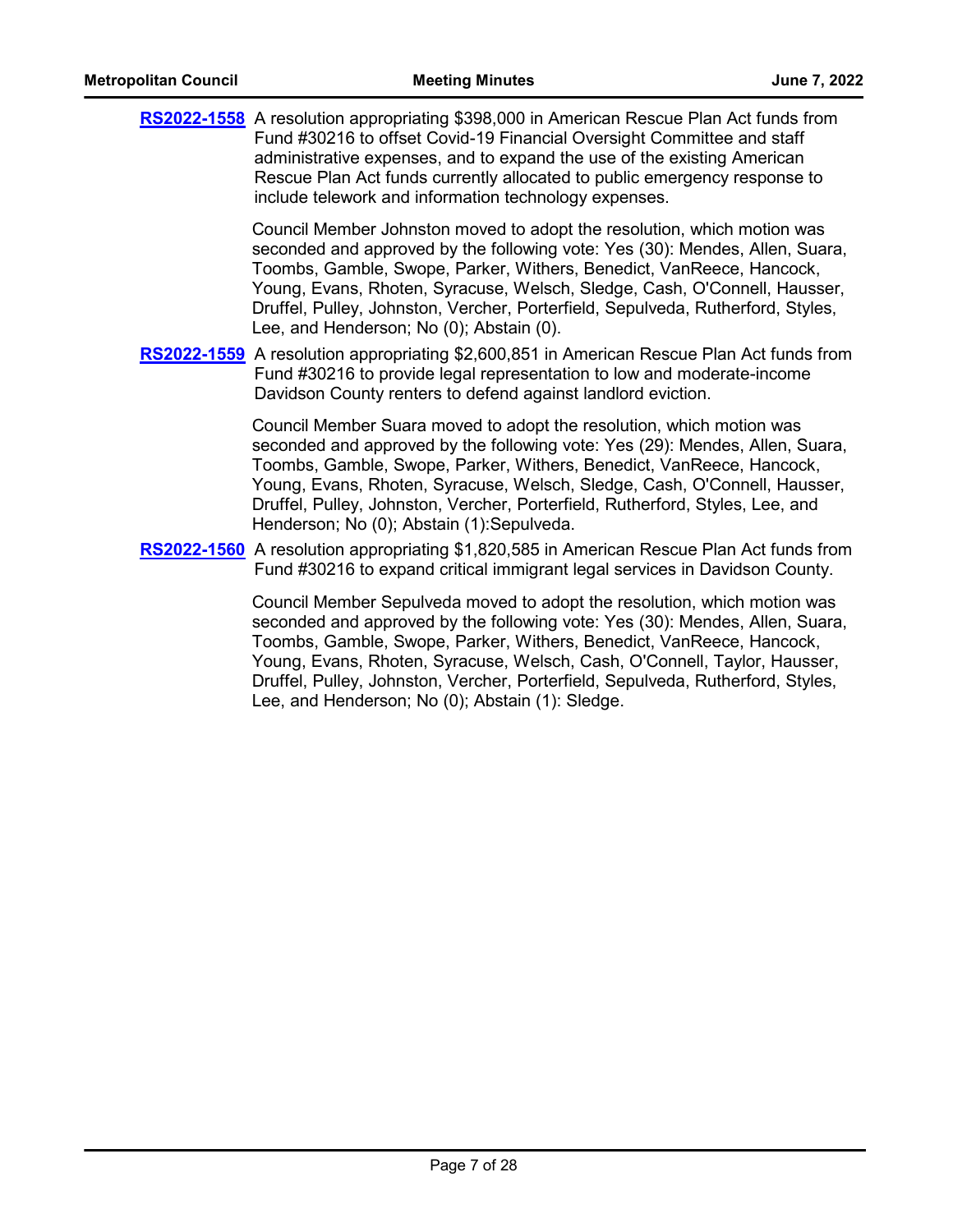|  | <b>RS2022-1561</b> A resolution approving amendment two to a grant from the Tennessee<br>Emergency Management Agency to the Metropolitan Government, acting by<br>and through the Department of Finance, to provide public assistance pursuant<br>to Presidential Disaster Declaration number FEMA-4550-DR-TN for costs<br>incurred for severe storms, straight-line winds, and flooding on March 3 - 4,<br>2020.                                    |
|--|------------------------------------------------------------------------------------------------------------------------------------------------------------------------------------------------------------------------------------------------------------------------------------------------------------------------------------------------------------------------------------------------------------------------------------------------------|
|  | Council Member Allen moved to suspend the rules of procedure to introduce a<br>late substitute. Without objection, Council Member Allen offered a substitute<br>resolution and moved that it be adopted, which motion was seconded and<br>approved by a voice vote of the Council.                                                                                                                                                                   |
|  | RS2022-1561 A resolution approving amendment two to a grant from the Tennessee<br>Emergency Management Agency to the Metropolitan Government, acting by<br>and through the Department of Finance, to provide public assistance pursuant<br>to Presidential Disaster Declaration number FEMA-4550-DR-TN for costs<br>incurred for severe storms, straight-line winds, and flooding on May 3 - 4, 2020.                                                |
|  | Council Member Allen moved to adopt the resolution as substituted, which<br>motion was seconded and approved by the following vote: Yes (29): Mendes,<br>Allen, Toombs, Gamble, Swope, Parker, Withers, Benedict, VanReece,<br>Hancock, Young, Evans, Rhoten, Syracuse, Welsch, Sledge, Cash, O'Connell,<br>Taylor, Hausser, Druffel, Pulley, Johnston, Vercher, Porterfield, Rutherford,<br>Styles, Lee, and Henderson; No (0); Abstain (0).        |
|  | RS2022-1563 A resolution accepting the terms of a cooperative purchasing master agreement<br>for a cloud-based solution for scalable computing and storage related to<br>computer-aided dispatch for the Metropolitan Nashville Police Department.                                                                                                                                                                                                   |
|  | Council Member Allen offered a substitute resolution and moved that it be<br>adopted, which motion was seconded and approved by a voice vote of the<br>Council.                                                                                                                                                                                                                                                                                      |
|  | <b>RS2022-1563</b> A resolution accepting the terms of a cooperative purchasing master agreement<br>for a cloud-based solution for scalable computing and storage related to<br>computer-aided dispatch for the Department of Emergency Communication, the<br>Metropolitan Nashville Police Department and other departments as approved<br>by the Metropolitan Purchasing Agent.                                                                    |
|  | Council Member Allen moved to adopt the resolution as substituted, which<br>motion was seconded and approved by the following vote: Yes (30): Mendes,<br>Allen, Suara, Toombs, Gamble, Swope, Parker, Withers, Benedict, VanReece,<br>Hancock, Young, Evans, Rhoten, Syracuse, Welsch, Sledge, Cash, O'Connell,<br>Taylor, Hausser, Druffel, Pulley, Johnston, Vercher, Porterfield, Rutherford,<br>Styles, Lee, and Henderson; No (0); Abstain (0). |
|  | RS2022-1577 A resolution accepting a Federal COVID Relief Funds for Transportation<br>Improvements grant from the Tennessee Department of Transportation to the<br>Metropolitan Government, acting by and through the Nashville Department of<br>Transportation and Multimodal Infrastructure, for pedestrian safety and<br>multimodal intersection improvements at various locations.                                                               |
|  | Council Member Allen withdrew the resolution.                                                                                                                                                                                                                                                                                                                                                                                                        |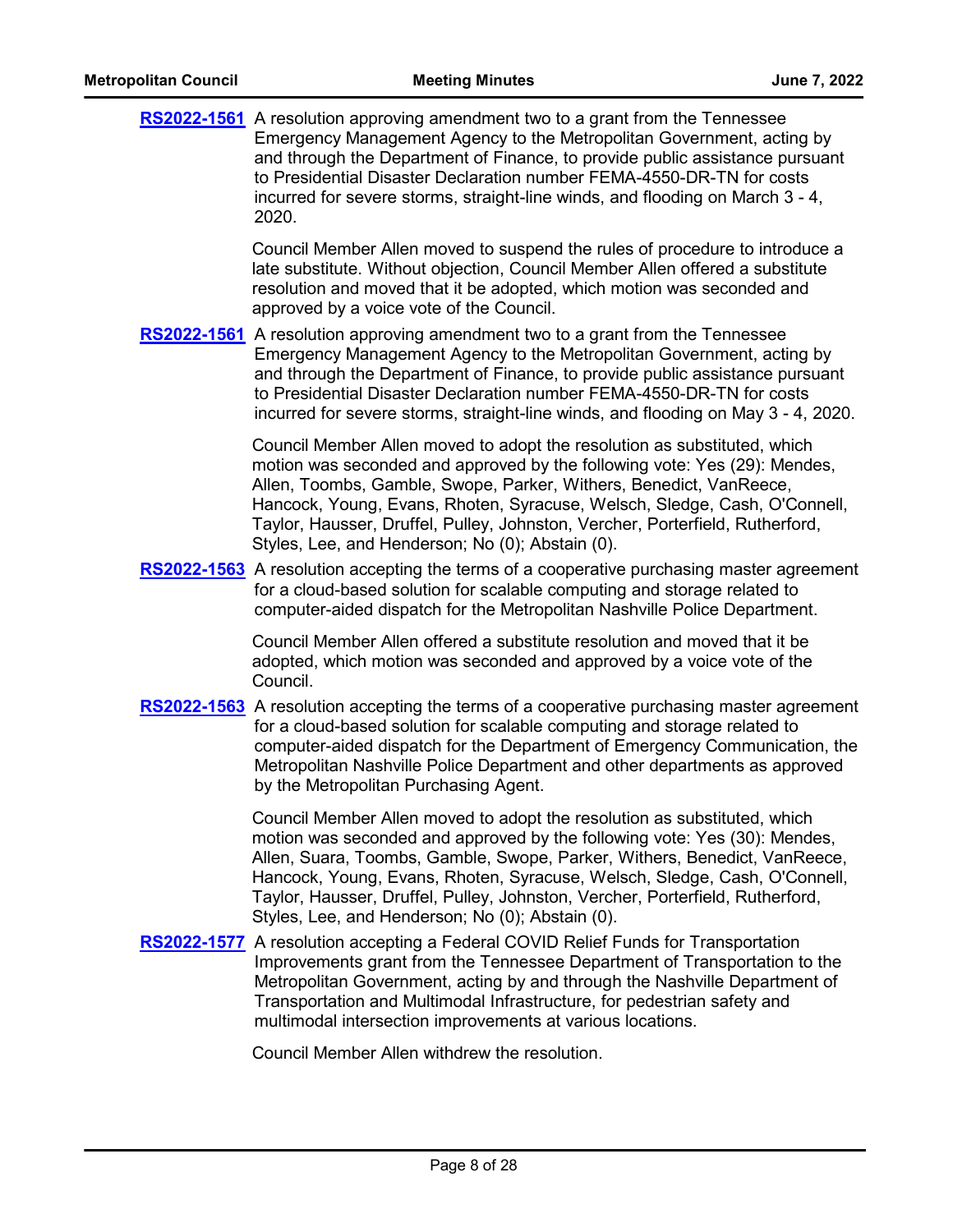|  | <b>RS2022-1578</b> A resolution approving a participation agreement between the Metropolitan<br>Government of Nashville and Davidson County, acting by and through the<br>Metropolitan Department of Water and Sewerage Services, and 1302 Pillow<br>Street, LLC, to provide public water service improvements for Pillow Street's<br>proposed development, as well as other existing properties in the area (MWS<br>Project No. 20-WL-0142 and Proposal No. 2022M-021AG-001).               |
|--|----------------------------------------------------------------------------------------------------------------------------------------------------------------------------------------------------------------------------------------------------------------------------------------------------------------------------------------------------------------------------------------------------------------------------------------------------------------------------------------------|
|  | Council Member Sledge moved to defer the resolution to the June 21, 2022<br>meeting, which motion was seconded and approved by a voice vote of the<br>Council.                                                                                                                                                                                                                                                                                                                               |
|  | RS2022-1579 A resolution honoring the life of Father Joseph Breen.                                                                                                                                                                                                                                                                                                                                                                                                                           |
|  | Council Member Syracuse moved to adopt the resolution, which motion was<br>seconded and approved by the following vote: Yes (28): Allen, Suara, Toombs,<br>Gamble, Swope, Parker, Withers, Benedict, VanReece, Hancock, Young,<br>Evans, Rhoten, Syracuse, Welsch, Sledge, Cash, O'Connell, Taylor, Hausser,<br>Druffel, Pulley, Johnston, Vercher, Porterfield, Rutherford, Styles, and Lee No<br>$(0)$ ; Abstain $(0)$ .                                                                   |
|  | <b>RS2022-1580</b> A resolution remembering the victims of the shooting at Robb Elementary<br>School in Uvalde, Texas.                                                                                                                                                                                                                                                                                                                                                                       |
|  | Council Member Styles moved to adopt the resolution and that all members<br>voting in the affirmative be listed as a cosponsor, which motion was seconded<br>and approved by the following vote: Yes (28): Allen, Suara, Toombs, Gamble,<br>Swope, Parker, Withers, Benedict, VanReece, Hancock, Young, Evans, Rhoten,<br>Syracuse, Welsch, Sledge, Cash, O'Connell, Taylor, Hausser, Druffel, Pulley,<br>Johnston, Vercher, Porterfield, Rutherford, Styles, and Lee No (0); Abstain (0).   |
|  | RS2022-1581 A resolution recognizing Wednesday, June 1 to Thursday, June 30, 2022 as the<br>"Nashville Pride Month", celebrating the Lesbian, Gay, Bisexual, Transgender,<br>and Queer communities and their enormous contributions to the quality of life in<br>Nashville and Davidson County, and further recognizing the 34th anniversary of<br>the first Nashville Pride event.                                                                                                          |
|  | Council Member Withers moved to adopt the resolution and that all members<br>voting in the affirmative be listed as a cosponsor, which motion was seconded<br>and approved by the following vote: Yes (28): Allen, Suara, Toombs, Gamble,<br>Swope, Parker, Withers, Benedict, VanReece, Hancock, Young, Evans, Rhoten,<br>Syracuse, Welsch, Sledge, Cash, O'Connell, Taylor, Hausser, Druffel, Pulley,<br>Johnston, Vercher, Porterfield, Rutherford, Styles, and Lee No (0); Abstain (0).  |
|  | <b>RS2022-1582</b> A Resolution recognizing the 85th anniversary of Nashville International<br>Airport <sup>®</sup> .                                                                                                                                                                                                                                                                                                                                                                        |
|  | Council Member Syracuse moved to adopt the resolution and that all members<br>voting in the affirmative be listed as a cosponsor, which motion was seconded<br>and approved by the following vote: Yes (28): Allen, Suara, Toombs, Gamble,<br>Swope, Parker, Withers, Benedict, VanReece, Hancock, Young, Evans, Rhoten,<br>Syracuse, Welsch, Sledge, Cash, O'Connell, Taylor, Hausser, Druffel, Pulley,<br>Johnston, Vercher, Porterfield, Rutherford, Styles, and Lee No (0); Abstain (0). |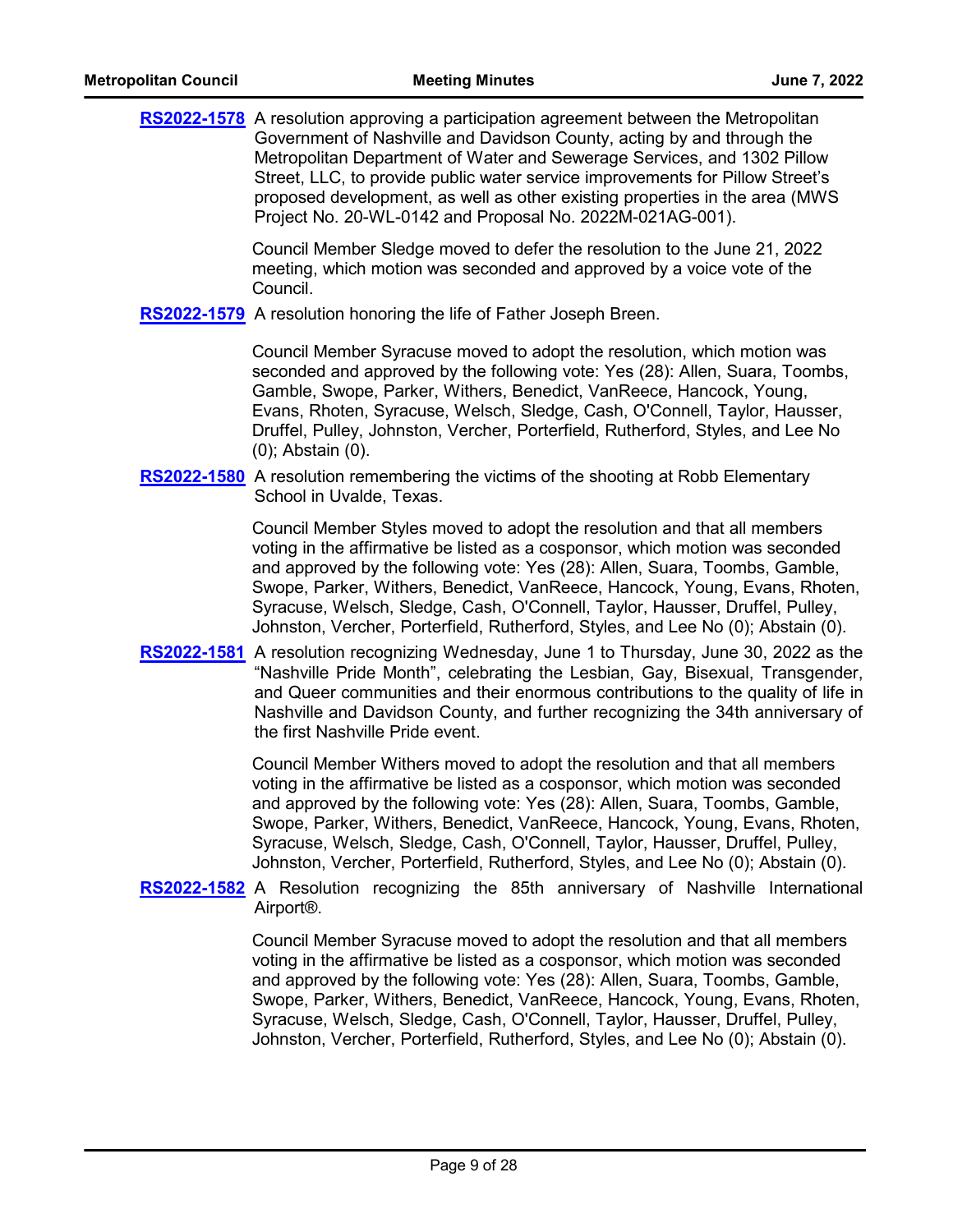# **Late Resolutions**

**[RS2022-1583](http://nashville.legistar.com/gateway.aspx?m=l&id=/matter.aspx?key=14623)** A resolution appropriating a total of \$820,000 from a certain account of the FY21 FIN TN Direct Appropriation Grant to various nonprofit organizations selected to receive Public Safety Violence Reduction Pilot Grant Funds.

> Council Member Allen moved to suspend the rules of procedure to introduce a late resolution. Without objection, Council Member Allen moved to adopt the resolution, which motion was seconded and approved by the following vote: Yes (28): Allen, Suara, Toombs, Gamble, Swope, Parker, Withers, Benedict, VanReece, Hancock, Young, Evans, Rhoten, Syracuse, Welsch, Sledge, Cash, O'Connell, Taylor, Hausser, Druffel, Pulley, Vercher, Porterfield, Rutherford, Styles, Lee, and Henderson; No (0); Abstain (0).

**[RS2022-1584](http://nashville.legistar.com/gateway.aspx?m=l&id=/matter.aspx?key=14624)** A resolution approving the execution of the Second Amendment to the Agreement between the Metropolitan Government and the Nashville Downtown Partnership, amending their original contract and first amendment to it, and extending its term.

> Council Member Allen moved to suspend the rules of procedure to introduce a late resolution. Without objection, Council Member Allen moved to adopt the resolution, which motion was seconded and approved by the following vote: Yes (29): Mendes, Allen, Suara, Toombs, Gamble, Swope, Parker, Withers, Benedict, VanReece, Hancock, Young, Evans, Rhoten, Syracuse, Welsch, Sledge, Cash, O'Connell, Taylor, Druffel, Pulley, Johnston, Vercher, Porterfield, Rutherford, Styles, Lee, and Henderson; No (0); Abstain (0).

## **Bills on Introduction and First Reading**

**[BL2022-1269](http://nashville.legistar.com/gateway.aspx?m=l&id=/matter.aspx?key=14616)** An ordinance to amend Title 2 of the Metropolitan Code, pertaining to the Board of Fire and Building Code Appeals.

> Upon motion duly seconded, the bill passed first reading and will be considered at the next regular meeting.

**[BL2022-1270](http://nashville.legistar.com/gateway.aspx?m=l&id=/matter.aspx?key=14619)** An Ordinance amending Section 17.12.030 of Title 17 of the Metropolitan Code, Zoning Regulations, pertaining to the calculation of required street setbacks for residential areas with an established development pattern (Proposal No. 2022Z-009TX-001).

> Upon motion duly seconded, the bill passed first reading and will be considered at the next available public hearing.

**[BL2022-1271](http://nashville.legistar.com/gateway.aspx?m=l&id=/matter.aspx?key=14620)** An Ordinance amending Section 17.20.030 of the Metropolitan Code, Zoning Regulations to establish a minimum depth for residential garages (Proposal No. 2022Z-008TX-001).

> Upon motion duly seconded, the bill passed first reading and will be considered at the next available public hearing.

**[BL2022-1272](http://nashville.legistar.com/gateway.aspx?m=l&id=/matter.aspx?key=14521)** An ordinance approving a lease agreement between the Metropolitan Government of Nashville and Davidson County by and through the Mayor's Office of Emergency Management and the Department of General Services and the Community Resource Center for use of a warehouse at 801 Anderson Lane, Madison, TN 37115 (Parcel No. 04300002600) (Proposal No. 2022M-022AG-001).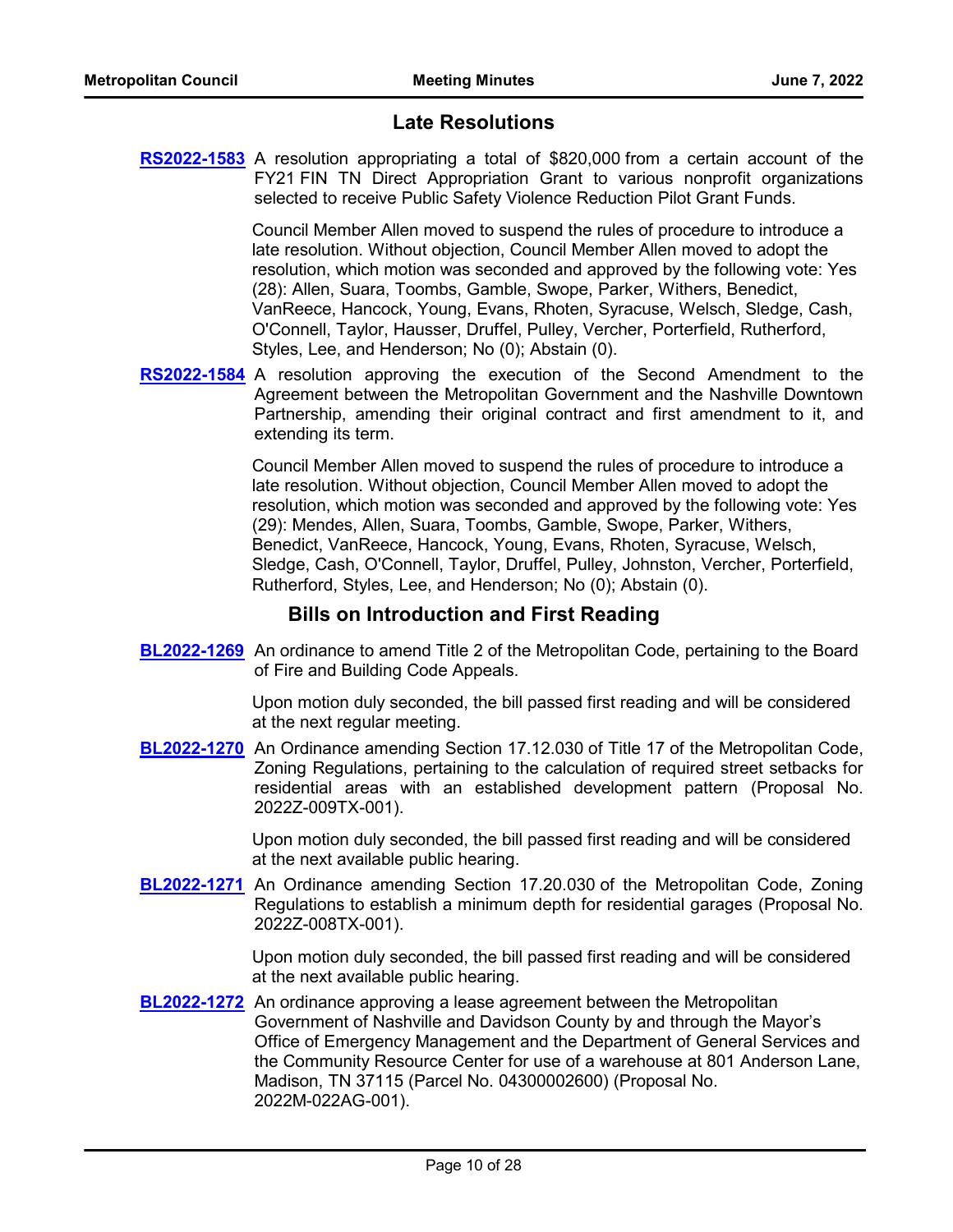Upon motion duly seconded, the bill passed first reading and will be considered at the next regular meeting.

**[BL2022-1273](http://nashville.legistar.com/gateway.aspx?m=l&id=/matter.aspx?key=14583)** An ordinance granting the Purchasing Agent the authority to extend the term of contract number 422444 for the Murfreesboro Pike complete streets architectural and engineering services.

> Upon motion duly seconded, the bill passed first reading and will be considered at the next regular meeting.

**[BL2022-1274](http://nashville.legistar.com/gateway.aspx?m=l&id=/matter.aspx?key=14603)** An ordinance approving a revised organizational plan for the Metropolitan Public Health Department of the Metropolitan Government of Nashville and Davidson County.

> Upon motion duly seconded, the bill passed first reading and will be considered at the next regular meeting.

**[BL2022-1275](http://nashville.legistar.com/gateway.aspx?m=l&id=/matter.aspx?key=14604)** An ordinance accepting a greenway conservation easement, on certain property located at 433 Opry Mills Drive (Parcel No. 07300001700) owned by Opry Mills Mall Limited Partnership (Proposal No. 2022M-024AG-001).

> Upon motion duly seconded, the bill passed first reading and will be considered at the next regular meeting.

**[BL2022-1276](http://nashville.legistar.com/gateway.aspx?m=l&id=/matter.aspx?key=14526)** An ordinance approving a license agreement between The Metropolitan Government of Nashville and Davidson County, acting by and through the Board of Parks and Recreation, and The Nashville Food Project for the use of commercial community gardening at Mill Ridge Park.

> Upon motion duly seconded, the bill passed first reading and will be considered at the next regular meeting.

**[BL2022-1277](http://nashville.legistar.com/gateway.aspx?m=l&id=/matter.aspx?key=14527)** An ordinance approving a license agreement between The Metropolitan Government of Nashville and Davidson County, acting by and through the Board of Parks and Recreation, and The Lamar Companies for the use of 180 Anthes Drive, Nashville, Tennessee 37210 (Parcel No. 09311011200)

> Upon motion duly seconded, the bill passed first reading and will be considered at the next regular meeting.

**[BL2022-1278](http://nashville.legistar.com/gateway.aspx?m=l&id=/matter.aspx?key=14524)** An ordinance authorizing The Metropolitan Government of Nashville and Davidson County to negotiate and accept permanent easements for the Jacksons Valley Road Stormwater Improvement Project for six properties located on Jacksons Valley Road, (Project No. 22-SWC-196 and Proposal No. 2022M-073ES-001).

> Upon motion duly seconded, the bill passed first reading and will be considered at the next regular meeting.

**[BL2022-1279](http://nashville.legistar.com/gateway.aspx?m=l&id=/matter.aspx?key=14522)** An ordinance authorizing The Metropolitan Government of Nashville and Davidson County to abandon existing sanitary sewer main, sanitary sewer manhole, and easement rights, and to rehabilitate sanitary sewer main and sanitary sewer manholes, for eight properties located at Lebanon Pike, Rucker Avenue, White Avenue and former Alley #2058, also known as Lebanon Pike 7-Eleven (MWS Project No. 21-SL-238 and Proposal No. 2022M-072ES-001).

> Upon motion duly seconded, the bill passed first reading and will be considered at the next regular meeting.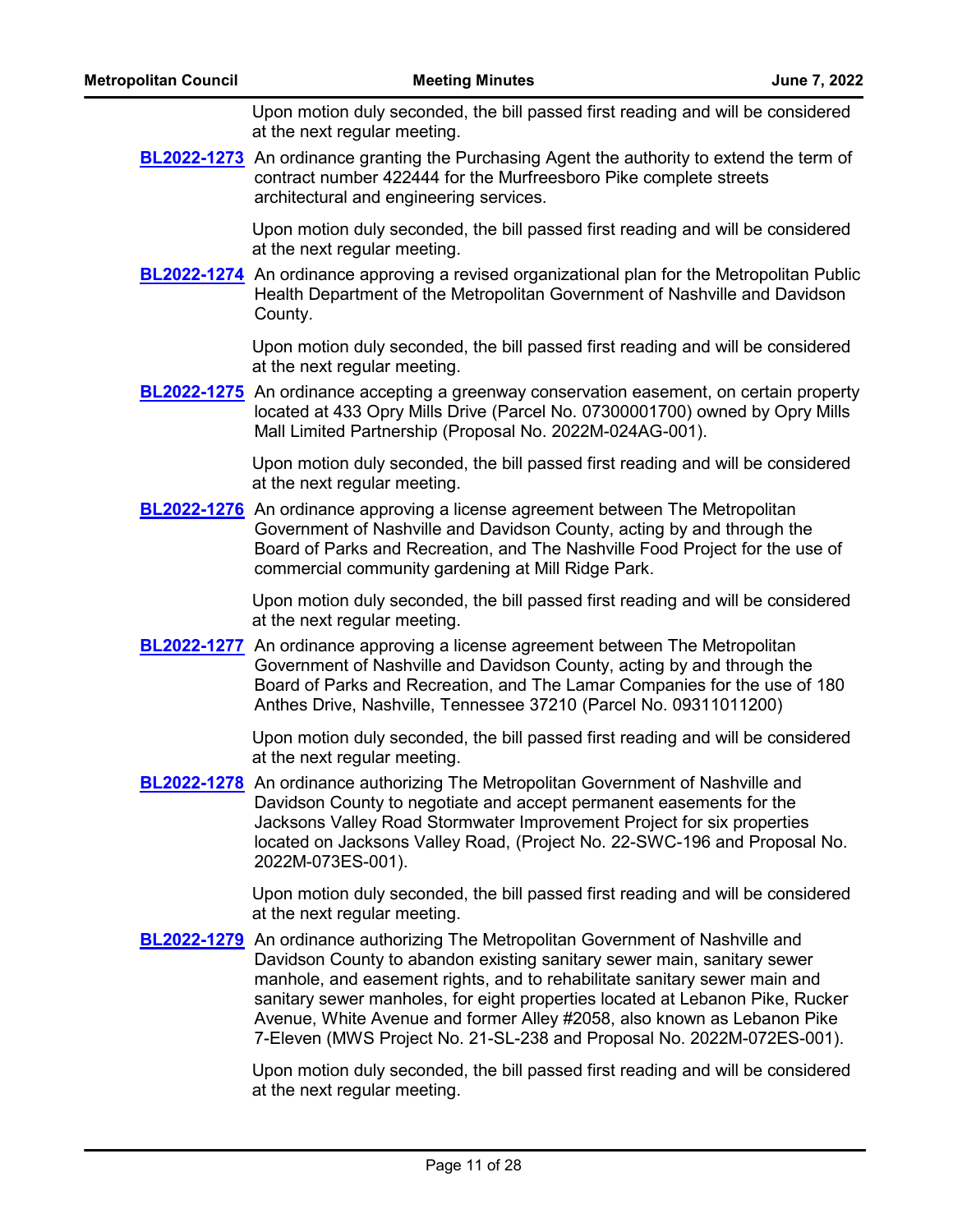| <b>BL2022-1280</b> An ordinance authorizing The Metropolitan Government of Nashville and |
|------------------------------------------------------------------------------------------|
| Davidson County to accept new water and sanitary sewer mains, fire hydrant               |
| assembly, sanitary sewer manholes and easements and to relocate a fire                   |
| hydrant assembly, for property located 115 Hart Lane, (MWS Project Nos.                  |
| 21-WL-106 and 21-SL-260 and Proposal No. 2022M-074ES-001).                               |

Upon motion duly seconded, the bill passed first reading and will be considered at the next regular meeting.

**[BL2022-1281](http://nashville.legistar.com/gateway.aspx?m=l&id=/matter.aspx?key=14525)** An ordinance authorizing The Metropolitan Government of Nashville and Davidson County to accept new sanitary sewer mains, sanitary sewer manholes, fire hydrant assembly and easements, for property located at 5215 Blue Hole Road (MWS Project Nos. 21-SL-200 and 21-WL-86 and Proposal No. 2022M-071ES-001).

> Upon motion duly seconded, the bill passed first reading and will be considered at the next regular meeting.

**[BL2022-1282](http://nashville.legistar.com/gateway.aspx?m=l&id=/matter.aspx?key=14607)** An ordinance authorizing The Metropolitan Government of Nashville and Davidson County to abandon existing public water main and fire hydrant assemblies, and to accept new public water main and fire hydrant assemblies, for two properties located at 1506 Church Street and 215 15th Avenue North, also known as Church Street Residences (MWS Project No. 20-WL-118 and Proposal No. 2022M-077ES-001).

> Upon motion duly seconded, the bill passed first reading and will be considered at the next regular meeting.

**[BL2022-1283](http://nashville.legistar.com/gateway.aspx?m=l&id=/matter.aspx?key=14601)** An ordinance authorizing The Metropolitan Government of Nashville and Davidson County to accept a public fire hydrant assembly and easement, for three properties located at 500 W. Trinity Lane and W. Trinity Lane (unnumbered), also known as Word 18 Townhomes (MWS Project No. 21-WL-79 and Proposal No. 2022M-075ES-001).

> Upon motion duly seconded, the bill passed first reading and will be considered at the next regular meeting.

**[BL2022-1284](http://nashville.legistar.com/gateway.aspx?m=l&id=/matter.aspx?key=14602)** An ordinance authorizing The Metropolitan Government of Nashville and Davidson County to abandon existing sanitary sewer main, sanitary sewer manhole and easements, and to accept new sanitary sewer main, sanitary sewer manholes and easements, for property located at 245 Ensworth Place, (MWS Project No. 22-SL-42 and Proposal No. 2022M-076ES-001).

> Upon motion duly seconded, the bill passed first reading and will be considered at the next regular meeting.

**[BL2022-1285](http://nashville.legistar.com/gateway.aspx?m=l&id=/matter.aspx?key=14559)** An ordinance to amend Title 17 of the Metropolitan Code of Laws, the Zoning Ordinance of The Metropolitan Government of Nashville and Davidson County, by changing from R8 to RM9-A-NS zoning for property located at 3113 Cliff Drive, at the southeast corner of Alpine Ave and Cliff Dr (0.55 acres), all of which is described herein (Proposal No. 2022Z-005PR-001).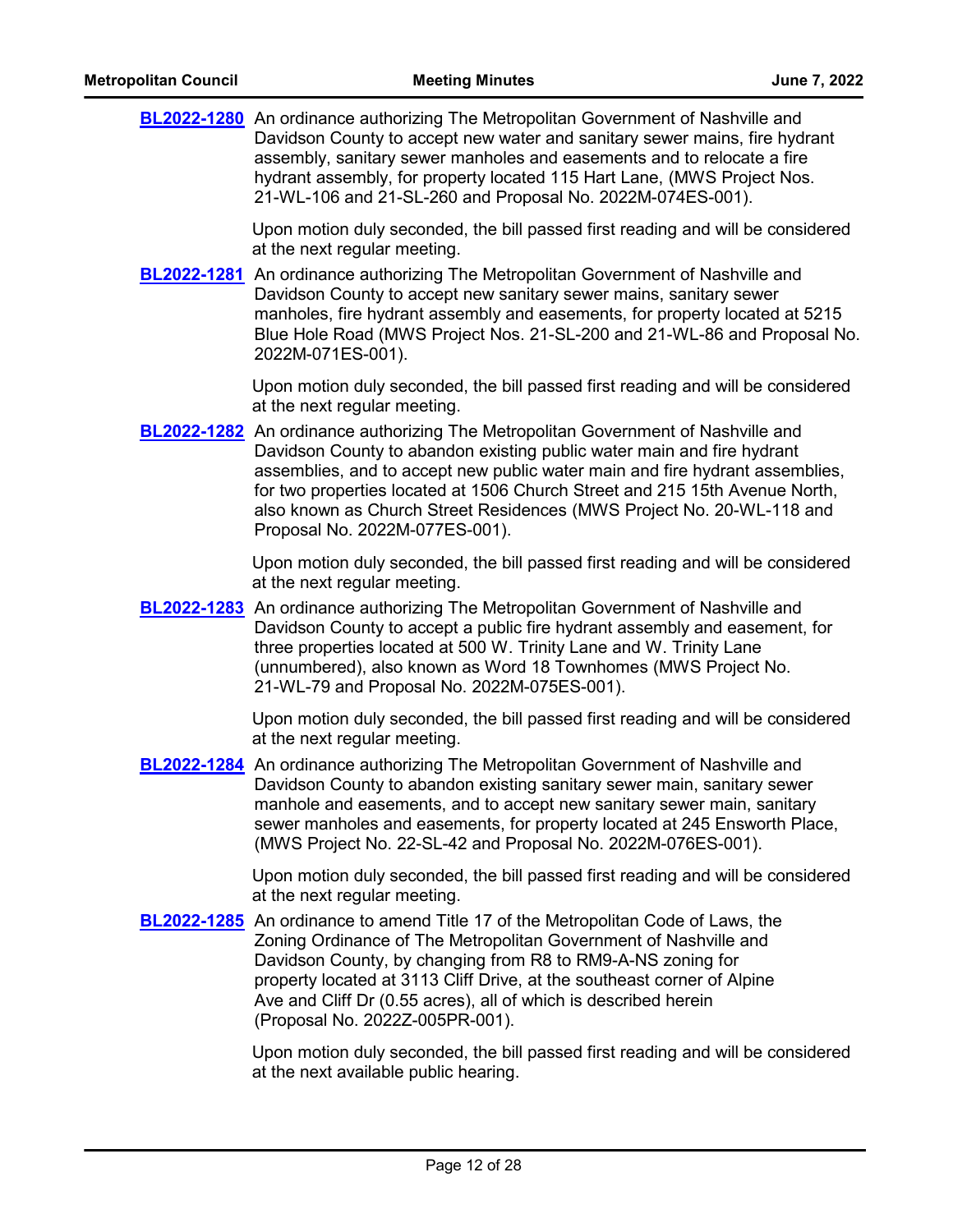| <b>BL2022-1286</b> An ordinance to amend Title 17 of the Metropolitan Code of Laws, the<br>Zoning Ordinance of The Metropolitan Government of Nashville and<br>Davidson County, by changing from IR to SP zoning for property<br>located at 3rd Avenue North (unnumbered), approximately 145 feet<br>north of Van Buren Street (0.33 acres), to permit five multi-family<br>residential units, all of which is described herein (Proposal No.<br>2021SP-044-001).                                                                                                                                                                           |
|---------------------------------------------------------------------------------------------------------------------------------------------------------------------------------------------------------------------------------------------------------------------------------------------------------------------------------------------------------------------------------------------------------------------------------------------------------------------------------------------------------------------------------------------------------------------------------------------------------------------------------------------|
| Upon motion duly seconded, the bill passed first reading and will be considered<br>at the next available public hearing.                                                                                                                                                                                                                                                                                                                                                                                                                                                                                                                    |
| <b>BL2022-1287</b> An ordinance to authorize building material restrictions and requirements for<br>BL2022-1286, a proposed Specific Plan Zoning District located at 3rd Avenue<br>North (unnumbered), approximately 145 feet north of Van Buren Street (0.33<br>acres), (Proposal No. 2021SP-044-001). THE PROPOSED ORDINANCE<br>REQUIRES CERTAIN MATERIALS TO BE RESTRICTED IN THE<br><b>CONSTRUCTION OF BUILDINGS.</b>                                                                                                                                                                                                                   |
| Upon motion duly seconded, the bill passed first reading and will be considered<br>at the next available public hearing.                                                                                                                                                                                                                                                                                                                                                                                                                                                                                                                    |
| <b>BL2022-1288</b> An ordinance to amend Title 17 of the Metropolitan Code of Laws, the<br>Zoning Ordinance of The Metropolitan Government of Nashville and<br>Davidson County, by changing from a CL and RS5 to SP zoning on<br>properties located at 120, 121, 124, 125 Meridian Ct, and 123 Marie<br>St, and a portion of property located at 1405, 1407, 1409 A Dickerson<br>Pike, approximately 500 feet east of Dickerson Pike, (2.5 acres), and<br>located within the Detached Accessory Dwelling Unit Overlay District,<br>to permit a multi-family development, all of which is described herein<br>(Proposal No. 2022SP-019-001). |
| Upon motion duly seconded, the bill passed first reading and will be considered<br>at the next available public hearing.                                                                                                                                                                                                                                                                                                                                                                                                                                                                                                                    |
| <b>BL2022-1289</b> An ordinance to authorize building material restrictions and requirements for<br>BL2022-1288, a proposed Specific Plan Zoning District located at located at<br>120, 121, 124, 125 Meridian Ct, and 123 Marie St, and a portion of property<br>located at 1405, 1407, 1409 A Dickerson Pike, approximately 500 feet east of<br>Dickerson Pike, (2.5 acres), (Proposal No. 2022SP-019-001). THE PROPOSED<br>ORDINANCE REQUIRES CERTAIN MATERIALS TO BE RESTRICTED IN<br>THE CONSTRUCTION OF BUILDINGS.                                                                                                                    |
| Upon motion duly seconded, the bill passed first reading and will be considered<br>at the next available public hearing.                                                                                                                                                                                                                                                                                                                                                                                                                                                                                                                    |
| <b>BL2022-1290</b> An ordinance to amend Title 17 of the Metropolitan Code of Laws, the Zoning<br>Ordinance of The Metropolitan Government of Nashville and Davidson County,<br>by changing from RS5 to R6-A zoning for property located at 1712 Arthur<br>Avenue, approximately 260 feet northwest of Jane Street (0.17 acres), all of<br>which is described herein (Proposal No. 2021Z-006PR-001).                                                                                                                                                                                                                                        |
| Upon motion duly seconded, the bill passed first reading and will be considered                                                                                                                                                                                                                                                                                                                                                                                                                                                                                                                                                             |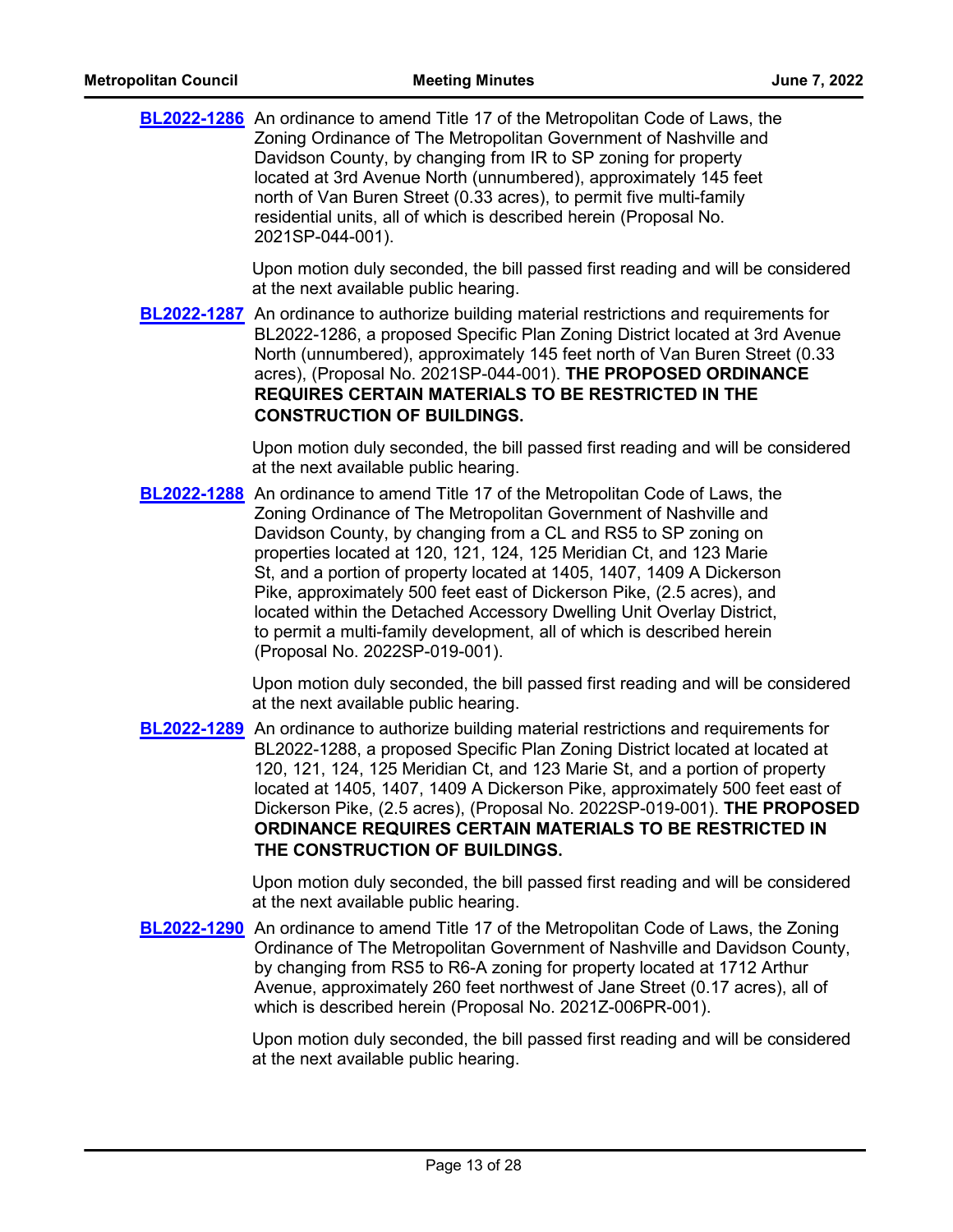| <b>BL2022-1291</b> An ordinance to amend Title 17 of the Metropolitan Code of Laws, the<br>Zoning Ordinance of The Metropolitan Government of Nashville and<br>Davidson County, by changing from RS5 to RM20-A-NS for property<br>located at 16 Willis St, approximately 269 feet southwest of Baptist<br>World Center Drive (0.22acres), all of which is described herein<br>(Proposal No. 2022Z-036PR-001).                                                                                                                                      |
|----------------------------------------------------------------------------------------------------------------------------------------------------------------------------------------------------------------------------------------------------------------------------------------------------------------------------------------------------------------------------------------------------------------------------------------------------------------------------------------------------------------------------------------------------|
| Upon motion duly seconded, the bill passed first reading and will be considered<br>at the next available public hearing.                                                                                                                                                                                                                                                                                                                                                                                                                           |
| <b>BL2022-1292</b> An ordinance to amend Title 17 of the Metropolitan Code of Laws, the<br>Zoning Ordinance of The Metropolitan Government of Nashville and<br>Davidson County, by changing from CL to SP zoning for a portion of<br>properties located at 1405, 1407, 1409A Dickerson Pike,<br>approximately 200 feet north of Marie St (3.47 acres), and within the<br>Dickerson Pike Sign Urban Overlay District, to permit all uses within<br>the MUG-A-NS zoning district, all of which is described herein<br>(Proposal No. 2022SP-034-001). |
| Upon motion duly seconded, the bill passed first reading and will be considered<br>at the next available public hearing.                                                                                                                                                                                                                                                                                                                                                                                                                           |
| <b>BL2022-1293</b> An ordinance to authorize building material restrictions and requirements for<br>BL2022-1292, a proposed Specific Plan Zoning District located at 1405, 1407,<br>1409A Dickerson Pike, approximately 200 feet north of Marie St (3.47 acres),<br>and within the Dickerson Pike Sign Urban Overlay District (Proposal No.<br>2022Sp-034-001). THE PROPOSED ORDINANCE REQUIRES CERTAIN<br><b>MATERIALS TO BE RESTRICTED IN THE CONSTRUCTION OF BUILDINGS.</b>                                                                     |
| Upon motion duly seconded, the bill passed first reading and will be considered<br>at the next available public hearing.                                                                                                                                                                                                                                                                                                                                                                                                                           |
| <b>BL2022-1294</b> An ordinance to amend Title 17 of the Metropolitan Code of Laws, the Zoning<br>Ordinance of The Metropolitan Government of Nashville and Davidson County,<br>by changing from RS5 to SP zoning for property located at 1526 23rd Ave. N.,<br>approximately 75 feet south of Formosa Street, within the DADU Overlay<br>District, (0.17 acres), to permit one attached two-family residential unit (0.17<br>acres), all of which is described herein (Proposal No. 2022SP-022-001).                                              |
| Upon motion duly seconded, the bill passed first reading and will be considered<br>at the next available public hearing.                                                                                                                                                                                                                                                                                                                                                                                                                           |
| <b>BL2022-1295</b> An ordinance to amend Title 17 of the Metropolitan Code of Laws, the<br>Zoning Ordinance of The Metropolitan Government of Nashville and<br>Davidson County, by changing from RS10 to R10 zoning for property<br>located at 1717 C County Hospital Road, approximately 325 feet south<br>of Manchester Ave (0.3 acres), all of which is described herein<br>(Proposal No. 2022Z-038PR-001).                                                                                                                                     |
| Upon motion duly seconded, the bill passed first reading and will be considered<br>at the next available public hearing.                                                                                                                                                                                                                                                                                                                                                                                                                           |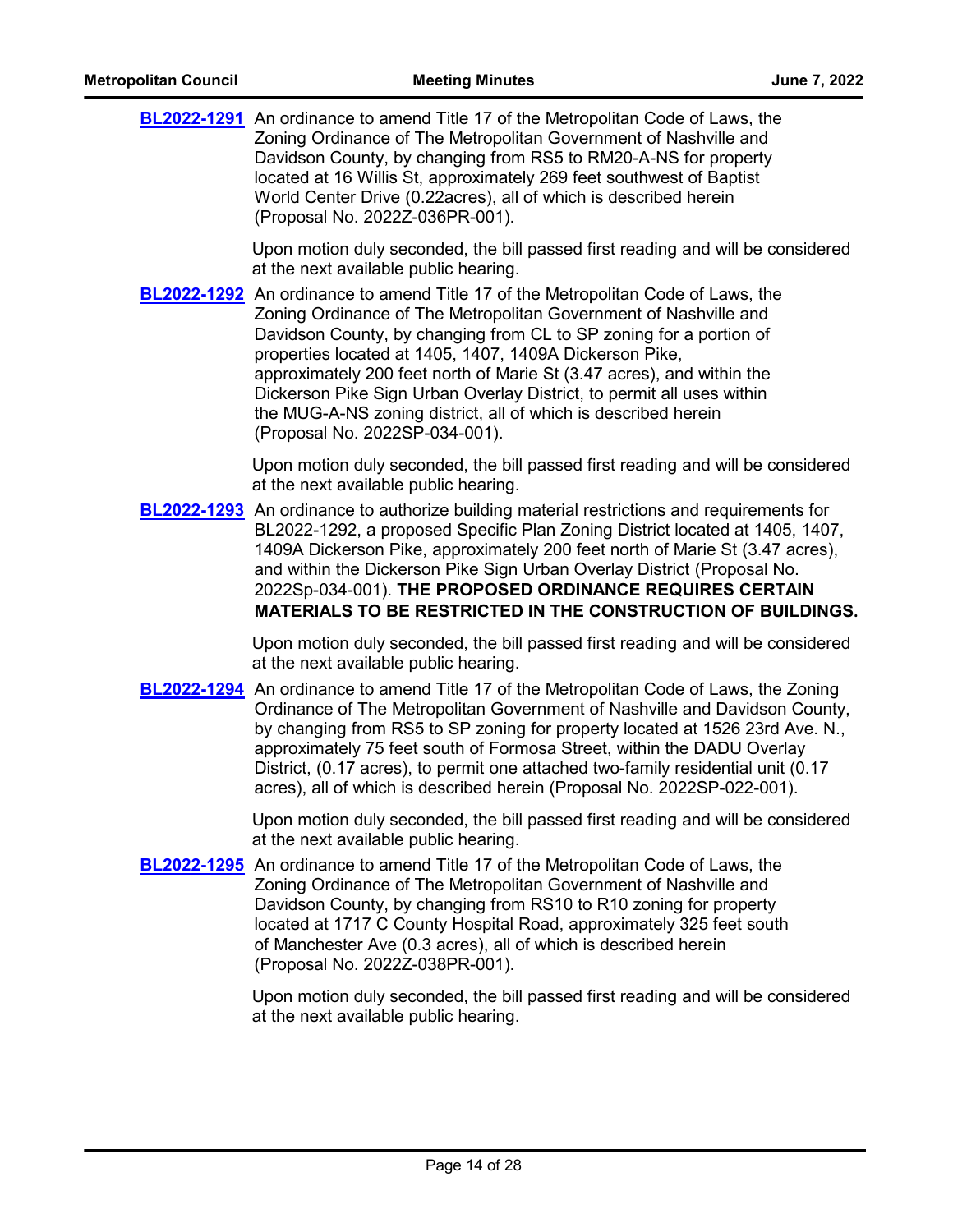|             | <b>BL2022-1296</b> An ordinance to amend Title 17 of the Metropolitan Code of Laws, the<br>Zoning Ordinance of The Metropolitan Government of Nashville and<br>Davidson County, by changing from RS5 to R6-A zoning for property<br>located at 221 Lucile St, approximately 290 feet west of Meridian St<br>(0.16 acres), all of which is described herein (Proposal No.<br>2022Z-045PR-001).                                                                                                                                                                                                                                                                     |
|-------------|-------------------------------------------------------------------------------------------------------------------------------------------------------------------------------------------------------------------------------------------------------------------------------------------------------------------------------------------------------------------------------------------------------------------------------------------------------------------------------------------------------------------------------------------------------------------------------------------------------------------------------------------------------------------|
|             | Upon motion duly seconded, the bill passed first reading and will be considered<br>at the next available public hearing.                                                                                                                                                                                                                                                                                                                                                                                                                                                                                                                                          |
|             | <b>BL2022-1297</b> An ordinance to amend Title 17 of the Metropolitan Code of Laws, the<br>Zoning Ordinance of The Metropolitan Government of Nashville and<br>Davidson County, by changing from RS5 to R6-A zoning for property<br>located at 1521 16th Ave. N., located in the Detached Accessory<br>Dwelling Unit Overlay District, approximately 120 feet north of<br>Underwood Street (0.23 acres), all of which is described herein<br>(Proposal No. 2022Z-019PR-001).                                                                                                                                                                                      |
|             | Upon motion duly seconded, the bill passed first reading and will be considered<br>at the next available public hearing.                                                                                                                                                                                                                                                                                                                                                                                                                                                                                                                                          |
|             | <b>BL2022-1298</b> An ordinance to amend Title 17 of the Metropolitan Code of Laws, the<br>Zoning Ordinance of The Metropolitan Government of Nashville and<br>Davidson County, by changing from RS10 to R10 zoning for property<br>located at 1707 River Dr, approximately 235 feet southeast of River Ct<br>(0.48 acres), all of which is described herein (Proposal No.<br>2022Z-043PR-001).                                                                                                                                                                                                                                                                   |
|             | Upon motion duly seconded, the bill passed first reading and will be considered<br>at the next available public hearing.                                                                                                                                                                                                                                                                                                                                                                                                                                                                                                                                          |
|             | <b>BL2022-1299</b> An ordinance to amend Title 17 of the Metropolitan Code of Laws, the<br>Zoning Ordinance of The Metropolitan Government of Nashville and<br>Davidson County, by changing from CS to CS-NS zoning for<br>properties located at 1218, 1224, and 1236 Dickerson Pike, 5 Ligon<br>Avenue, and 1055 Whites Creek Pike, at the southwest corner of<br>Ligon Avenue and Dickerson Pike within the Dickerson Pike Sign<br>Urban Design Overlay and the Skyline Redevelopment District and<br>partially located within a Planned Unit Development Overlay District<br>(7.44 acres), all of which is described herein (Proposal No.<br>2022Z-034PR-001). |
|             | Upon motion duly seconded, the bill passed first reading and will be considered<br>at the next available public hearing.                                                                                                                                                                                                                                                                                                                                                                                                                                                                                                                                          |
| BL2022-1300 | An ordinance to amend Title 17 of the Metropolitan Code of Laws, the<br>Zoning Ordinance of The Metropolitan Government of Nashville and<br>Davidson County, by cancelling a Planned Unit Development located<br>at 1055 Whites Creek Pike, approximately 100 feet south of Ligon<br>Avenue (4.14 acres), zoned Commercial Services (CS) and within the<br>Dickerson Pike Sign UDO and the Skyline Redevelopment District, all<br>of which is described herein (Proposal No. 48-78P-001).                                                                                                                                                                         |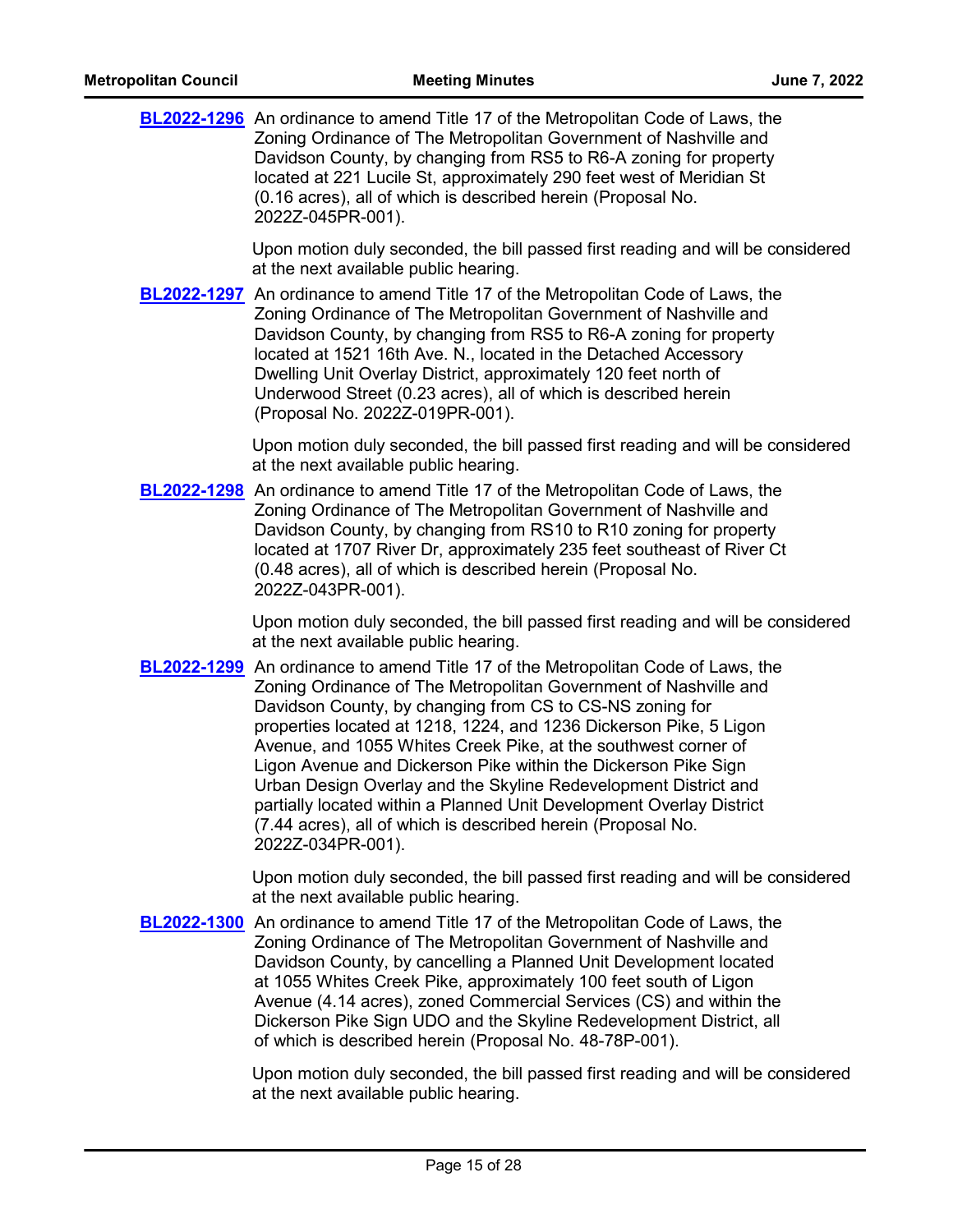| <b>BL2022-1301</b> An ordinance to amend Title 17 of the Metropolitan Code of Laws, the<br>Zoning Ordinance of The Metropolitan Government of Nashville and<br>Davidson County, by changing from RS5 to R6 zoning for property<br>located at 1720 Cockrill Street, approximately 145 feet east of Dr D B<br>Todd Jr Blvd (0.19 acres), all of which is described herein (Proposal<br>No. 2022Z-049PR-001).                                                                                             |
|--------------------------------------------------------------------------------------------------------------------------------------------------------------------------------------------------------------------------------------------------------------------------------------------------------------------------------------------------------------------------------------------------------------------------------------------------------------------------------------------------------|
| Upon motion duly seconded, the bill passed first reading and will be considered<br>at the next available public hearing.                                                                                                                                                                                                                                                                                                                                                                               |
| <b>BL2022-1302</b> An ordinance to amend Title 17 of the Metropolitan Code of Laws, the<br>Zoning Ordinance of The Metropolitan Government of Nashville and<br>Davidson County, by changing from R8 to IWD zoning for property<br>located at 439 Haynie Ave, approximately 1195 feet north of Brick<br>Church Pike (0.19 acres), all of which is described herein (Proposal<br>No. 2022Z-050PR-001).                                                                                                   |
| Upon motion duly seconded, the bill passed first reading and will be considered<br>at the next available public hearing.                                                                                                                                                                                                                                                                                                                                                                               |
| <b>BL2022-1303</b> An ordinance to amend Title 17 of the Metropolitan Code of Laws, the<br>Zoning Ordinance of The Metropolitan Government of Nashville and<br>Davidson County, by changing from IWD to MUN-A zoning for<br>property located at 19 Keith St, approximately 208 feet south of<br>Hermitage Ave (0.13 acres), all of which is described herein (Proposal<br>No. 2022Z-052PR-001).                                                                                                        |
| Upon motion duly seconded, the bill passed first reading and will be considered<br>at the next available public hearing.                                                                                                                                                                                                                                                                                                                                                                               |
| <b>BL2022-1304</b> An ordinance to amend Title 17 of the Metropolitan Code of Laws, the<br>Zoning Ordinance of The Metropolitan Government of Nashville and<br>Davidson County, by amending a Specific Plan for property located at<br>505 Old Hickory Blvd, approximately 580 feet north of Ridgelake<br>Parkway, zoned SP (5.08 acres), to add vehicular rental/leasing as a<br>permitted use and limit the use to four vehicles, all of which is<br>described herein (Proposal No. 2008SP-040-003). |
| Upon motion duly seconded, the bill passed first reading and will be considered<br>at the next available public hearing.                                                                                                                                                                                                                                                                                                                                                                               |
| <b>BL2022-1305</b> An ordinance to amend Title 17 of the Metropolitan Code of Laws, the<br>Zoning Ordinance of The Metropolitan Government of Nashville and<br>Davidson County, by changing from RS10 to SP zoning for properties<br>located at 3039 and 3041 Hillside Road, approximately 660 feet south<br>of Broadmoor Drive (3.16 acres), to permit 30 multi-family residential<br>units, all of which is described herein (Proposal No. 2021SP-084-001).                                          |
| Upon motion duly seconded, the bill passed first reading and will be considered<br>at the next available public hearing.                                                                                                                                                                                                                                                                                                                                                                               |
| <b>BL2022-1306</b> An ordinance to authorize building material restrictions and requirements for<br>BL2022-1305, a proposed Specific Plan Zoning District located at 3039 and<br>3041 Hillside Road, approximately 660 feet south of Broadmoor Drive (3.16<br>acres) (Proposal No. 2021SP-084-001). THE PROPOSED ORDINANCE<br>REQUIRES CERTAIN MATERIALS TO BE RESTRICTED IN THE                                                                                                                       |

**CONSTRUCTION OF BUILDINGS.**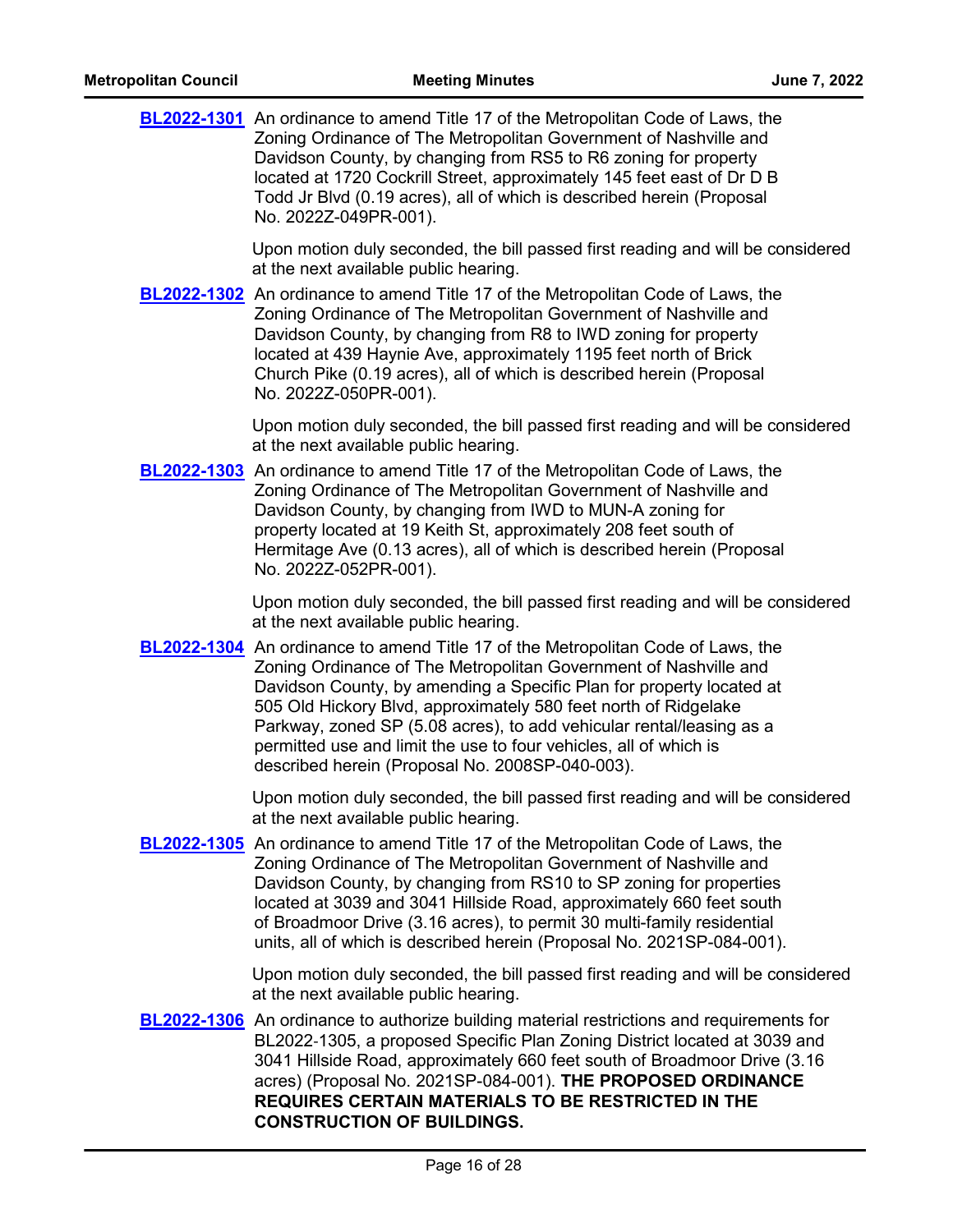**[BL2022-1307](http://nashville.legistar.com/gateway.aspx?m=l&id=/matter.aspx?key=13752)** An ordinance to amend Title 17 of the Metropolitan Code of Laws, the Zoning Ordinance of The Metropolitan Government of Nashville and Davidson County, by changing from AR2a to RS10 zoning for properties located at 4395 and 4421 Maxwell Road and Maxwell Road (unnumbered), approximately 990 feet east of Lake Maxwell Drive (24.61 acres), all of which is described herein (Proposal No. 2021Z-104PR-001).

> Upon motion duly seconded, the bill passed first reading and will be considered at the next available public hearing.

**[BL2022-1308](http://nashville.legistar.com/gateway.aspx?m=l&id=/matter.aspx?key=14553)** An ordinance to amend Title 17 of the Metropolitan Code of Laws, the Zoning Ordinance of The Metropolitan Government of Nashville and Davidson County, by changing from CS to RM40-A-NS zoning for property located at Gallatin Pike (unnumbered), approximately 555 feet north of One Mile Parkway (7.34 acres), all of which is described herein (Proposal No. 2022Z-040PR-001).

> Upon motion duly seconded, the bill passed first reading and will be considered at the next available public hearing.

**[BL2022-1309](http://nashville.legistar.com/gateway.aspx?m=l&id=/matter.aspx?key=14555)** An ordinance to amend Title 17 of the Metropolitan Code of Laws, the Zoning Ordinance of The Metropolitan Government of Nashville and Davidson County, by changing from RS10 to R10 zoning for 1805 Hailey Ave, approximately 66 feet northeast of Doak Ave (0.3 acres), all of which is described herein (Proposal No. 2022Z-044PR-001).

> Upon motion duly seconded, the bill passed first reading and will be considered at the next available public hearing.

**[BL2022-1310](http://nashville.legistar.com/gateway.aspx?m=l&id=/matter.aspx?key=14530)** An ordinance to amend Title 17 of the Metropolitan Code of Laws, the Zoning Ordinance of The Metropolitan Government of Nashville and Davidson County, by changing from RS7.5 to SP zoning for property located at Mulberry Downs Circle (unnumbered) and a portion of property located at Dickerson Pike (unnumbered), approximately 930 feet west of Dickerson Pike, (25.43 acres), to permit up to 149 multi-family units, all of which is described herein (Proposal No. 2022SP-014-001).

> Upon motion duly seconded, the bill passed first reading and will be considered at the next available public hearing.

**[BL2022-1311](http://nashville.legistar.com/gateway.aspx?m=l&id=/matter.aspx?key=14531)** An ordinance to authorize building material restrictions and requirements for BL2022-1310, a proposed Specific Plan Zoning District located at Mulberry Downs Circle (unnumbered) and a portion of property located at Dickerson Pike (unnumbered), approximately 930 feet west of Dickerson Pike, (25.43 acres) (Proposal No. 2022SP-014-001). **THE PROPOSED ORDINANCE REQUIRES CERTAIN MATERIALS TO BE RESTRICTED IN THE CONSTRUCTION OF BUILDINGS.**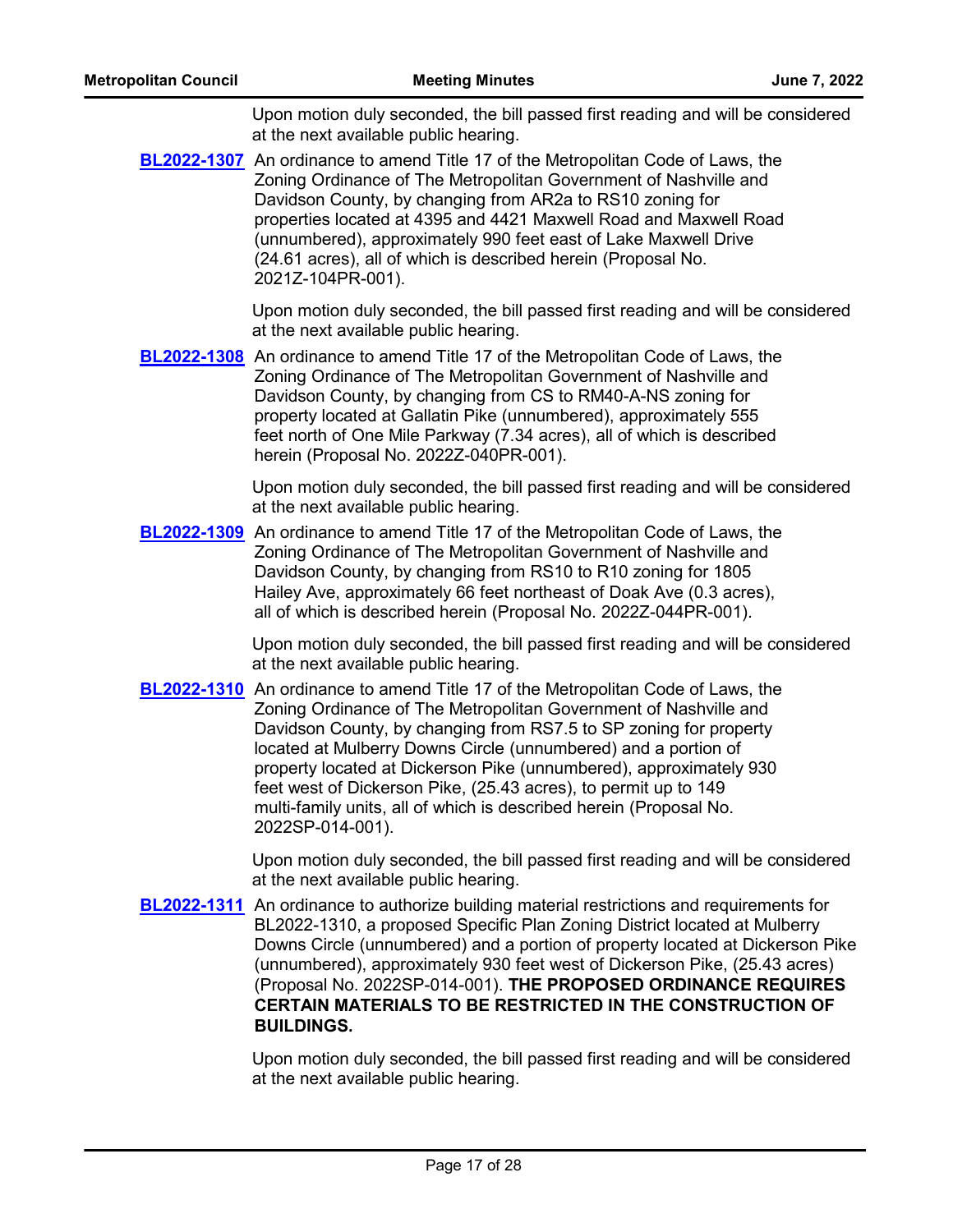| <b>BL2022-1312</b> An ordinance to amend Title 17 of the Metropolitan Code of Laws, the |
|-----------------------------------------------------------------------------------------|
| Zoning Ordinance of The Metropolitan Government of Nashville and                        |
| Davidson County, by changing from RS7.5 to SP zoning for property                       |
| located at 1118 & 1120 Lawrence Ave, approximately 356 feet east of                     |
| Pierce Road, (2.03 acres), to permit up to 21 multi-family units, all of                |
| which is described herein (Proposal No. 2022SP-018-001).                                |
|                                                                                         |

**[BL2022-1313](http://nashville.legistar.com/gateway.aspx?m=l&id=/matter.aspx?key=14539)** An ordinance to authorize building material restrictions and requirements for BL2022-1312, a proposed Specific Plan Zoning District located at located at1118 & 1120 Lawrence Ave, approximately 356 feet east of Pierce Road, (2.03 acres) (Proposal No. 2022SP-018-001). **THE PROPOSED ORDINANCE REQUIRES CERTAIN MATERIALS TO BE RESTRICTED IN THE CONSTRUCTION OF BUILDINGS.**

> Upon motion duly seconded, the bill passed first reading and will be considered at the next available public hearing.

**[BL2022-1314](http://nashville.legistar.com/gateway.aspx?m=l&id=/matter.aspx?key=14572)** An ordinance to amend Title 17 of the Metropolitan Code of Laws, the Zoning Ordinance of The Metropolitan Government of Nashville and Davidson County, by changing from RS7.5 to R6-A zoning for property located at 409 Toney Rd, approximately 733 feet north of Whites Creek Pike (0.18 acres), located in the Haynes - Trinity Small Area Plan, all of which is described herein (Proposal No. 2022Z-055PR-001).

> Upon motion duly seconded, the bill passed first reading and will be considered at the next available public hearing.

**[BL2022-1315](http://nashville.legistar.com/gateway.aspx?m=l&id=/matter.aspx?key=14580)** An ordinance to amend Title 17 of the Metropolitan Code of Laws, the Zoning Ordinance of The Metropolitan Government of Nashville and Davidson County, by changing from SCR and R6 to CS zoning on a portion of property located at Conference Drive (unnumbered), at the corner of Conference Drive and Vietnam Veterans Blvd N, (2.35 acres) and located within a Planned Unit Development, all of which is described herein (Proposal No. 2022Z-062PR-001).

> Upon motion duly seconded, the bill passed first reading and will be considered at the next available public hearing.

**[BL2022-1316](http://nashville.legistar.com/gateway.aspx?m=l&id=/matter.aspx?key=14581)** An ordinance to amend Title 17 of the Metropolitan Code of Laws, the Zoning Ordinance of The Metropolitan Government of Nashville and Davidson County, by cancelling a Planned Unit Development on property located at Conference Drive (unnumbered), at the corner of Conference Drive and Vietnam Veterans Blvd N. (2.35 acres), zoned R6 and SCR, all of which is described herein (Proposal No. 38-79P-005).

> Upon motion duly seconded, the bill passed first reading and will be considered at the next available public hearing.

**[BL2022-1317](http://nashville.legistar.com/gateway.aspx?m=l&id=/matter.aspx?key=14608)** An ordinance to amend Title 17 of the Metropolitan Code of Laws, the Zoning Ordinance of The Metropolitan Government of Nashville and Davidson County, by applying a Contextual Overlay District to various properties located east of Ellington Parkway, zoned RS5 and SP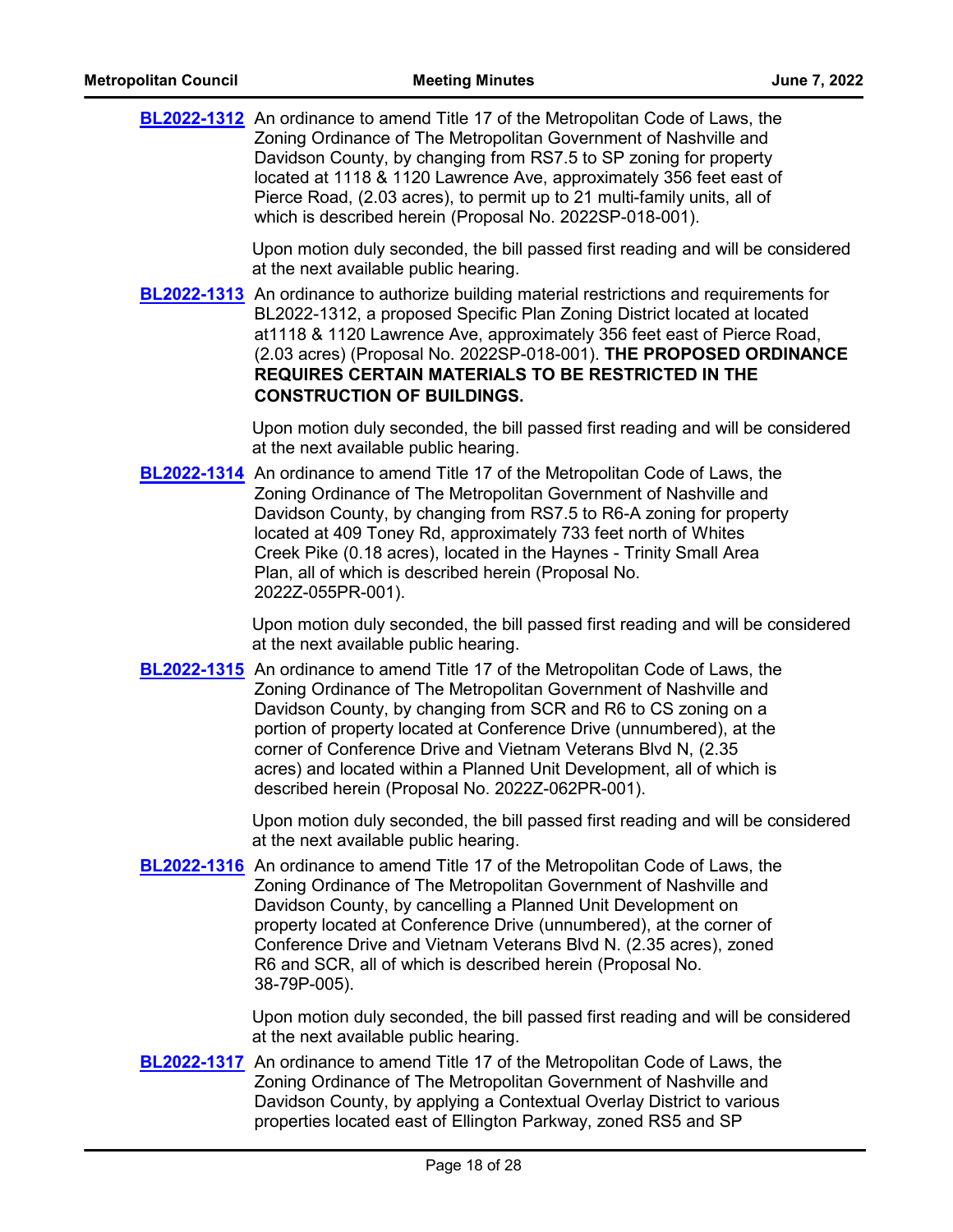(48.55 acres), all of which is described herein (Proposal No. 2022COD-001-001).

Upon motion duly seconded, the bill passed first reading and will be considered at the next available public hearing.

[BL2022-1318](http://nashville.legistar.com/gateway.aspx?m=l&id=/matter.aspx?key=14540) An ordinance to amend Title 17 of the Metropolitan Code of Laws, the Zoning Ordinance of The Metropolitan Government of Nashville and Davidson County, by changing from R10 to SP zoning for a portion of property located at 1102 Robinson Rd, approximately 500 feet east of Anita Dr, (4.49 acres), to permit 40 multi-family units, all of which is described herein (Proposal No. 2022SP-020-001).

> Upon motion duly seconded, the bill passed first reading and will be considered at the next available public hearing.

**[BL2022-1319](http://nashville.legistar.com/gateway.aspx?m=l&id=/matter.aspx?key=14541)** An ordinance to authorize building material restrictions and requirements for BL2022-1318, a proposed Specific Plan Zoning District located at located at 1102 Robinson Rd, approximately 500 feet east of Anita Dr, (4.49 acres) (Proposal No. 2022SP-020-001). **THE PROPOSED ORDINANCE REQUIRES CERTAIN MATERIALS TO BE RESTRICTED IN THE CONSTRUCTION OF BUILDINGS.**

> Upon motion duly seconded, the bill passed first reading and will be considered at the next available public hearing.

**[BL2022-1320](http://nashville.legistar.com/gateway.aspx?m=l&id=/matter.aspx?key=14544)** An ordinance to amend Title 17 of the Metropolitan Code of Laws, the Zoning Ordinance of The Metropolitan Government of Nashville and Davidson County, by changing from CN, R15, and R20 to SP zoning for property located at Pleasant Hill Rd (unnumbered), approximately 970 feet east of Bell Road (5.25 acres), to permit all uses allowed in IWD, all of which is described herein (Proposal No. 2022SP-025-001).

> Upon motion duly seconded, the bill passed first reading and will be considered at the next available public hearing.

**[BL2022-1321](http://nashville.legistar.com/gateway.aspx?m=l&id=/matter.aspx?key=14575)** An ordinance to amend Title 17 of the Metropolitan Code of Laws, the Zoning Ordinance of The Metropolitan Government of Nashville and Davidson County, by changing from CS and IR to SP zoning for properties located at 501 and 515 Crutcher Street, at the northeast corner of Crutcher Street and South 5th Street (6.82 acres), to permit all uses allowed in MUG-A, all of which is described herein (Proposal No. 2022SP-042-001).

> Upon motion duly seconded, the bill passed first reading and will be considered at the next available public hearing.

[BL2022-1322](http://nashville.legistar.com/gateway.aspx?m=l&id=/matter.aspx?key=14609) An ordinance to amend Title 17 of the Metropolitan Code of Laws, the Zoning Ordinance of The Metropolitan Government of Nashville and Davidson County, by applying a Detached Accessory Dwelling Unit Overlay District to various properties located west of Gallatin Avenue and east of Ellington Parkway, zoned RS5,(75.01 acres), all of which is described herein (Proposal No. 2022DDU-001-001).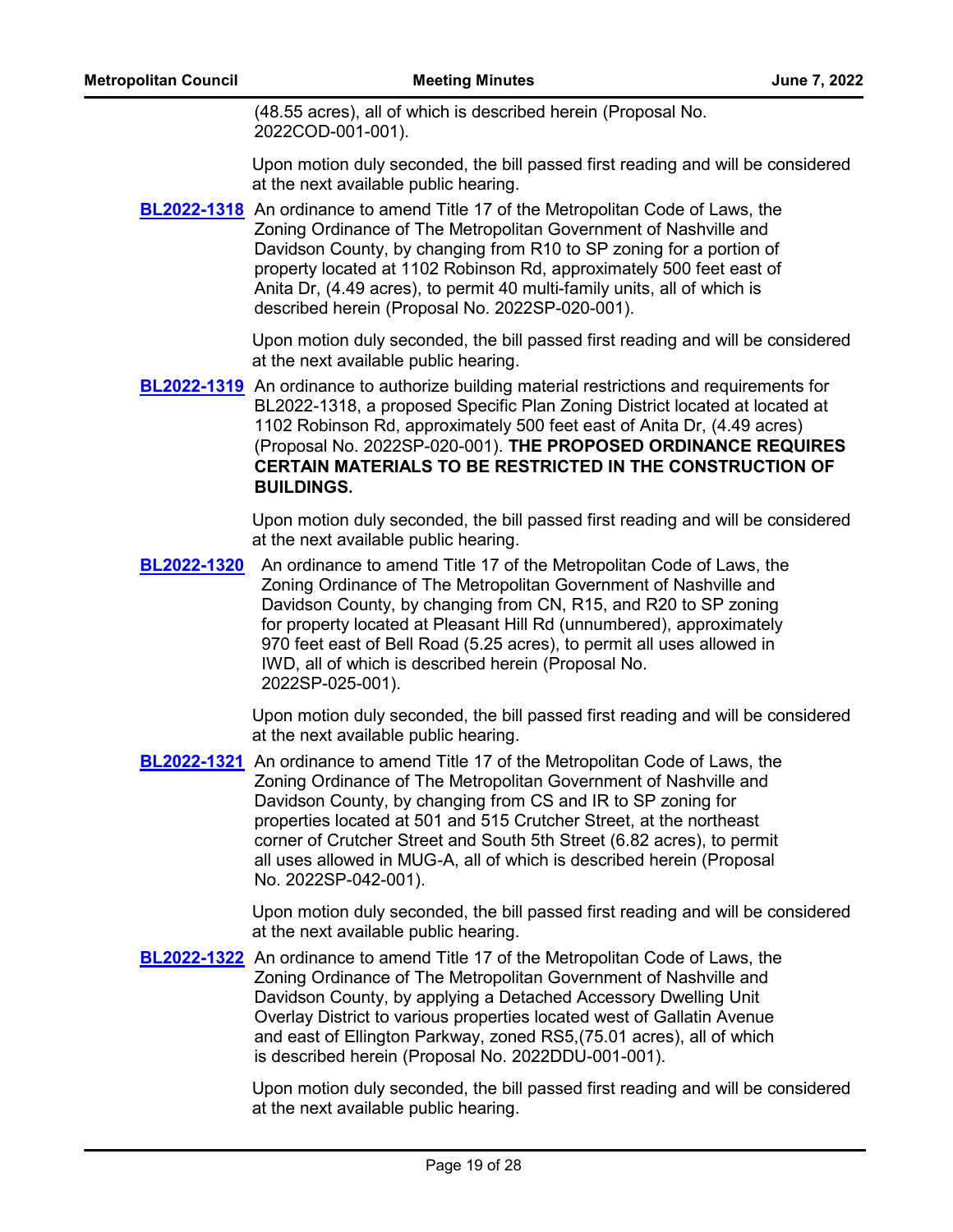| <b>BL2022-1323</b> An ordinance to amend Title 17 of the Metropolitan Code of Laws, the<br>Zoning Ordinance of The Metropolitan Government of Nashville and<br>Davidson County, by changing from IWD to MUL-A-NS zoning for<br>properties located at 2251 Winford Avenue and 802 Longview<br>Avenue, approximately 92 feet north of Eugenia Avenue (0.72 acres),<br>all of which is described herein (Proposal No. 2022Z-030PR-001).                                                                                           |
|--------------------------------------------------------------------------------------------------------------------------------------------------------------------------------------------------------------------------------------------------------------------------------------------------------------------------------------------------------------------------------------------------------------------------------------------------------------------------------------------------------------------------------|
| Upon motion duly seconded, the bill passed first reading and will be considered<br>at the next available public hearing.                                                                                                                                                                                                                                                                                                                                                                                                       |
| <b>BL2022-1324</b> An ordinance to amend Title 17 of the Metropolitan Code of Laws, the<br>Zoning Ordinance of The Metropolitan Government of Nashville and<br>Davidson County, by changing from AR2a to RS10 zoning for property<br>located at 219 Tusculum Road, approximately 440 feet west of Old<br>Tusculum Road (3.3 acres), all of which is described herein (Proposal<br>No. 2022Z-046PR-001).                                                                                                                        |
| Upon motion duly seconded, the bill passed first reading and will be considered<br>at the next available public hearing.                                                                                                                                                                                                                                                                                                                                                                                                       |
| <b>BL2022-1325</b> An ordinance to amend Title 17 of the Metropolitan Code of Laws, the<br>Zoning Ordinance of The Metropolitan Government of Nashville and<br>Davidson County, by changing from CS and IWD to MUG-A zoning for<br>property located at 625 Gallatin Pike, approximately 970 south of<br>Nesbitt Ln (3.05 acres), all of which is described herein (Proposal No.<br>2022Z-053PR-001).                                                                                                                           |
| Upon motion duly seconded, the bill passed first reading and will be considered<br>at the next available public hearing.                                                                                                                                                                                                                                                                                                                                                                                                       |
| <b>BL2022-1326</b> An ordinance to amend Title 17 of the Metropolitan Code of Laws, the<br>Zoning Ordinance of The Metropolitan Government of Nashville and<br>Davidson County, by changing from RS10 to R10 zoning for<br>properties located at 1300, 1304, 1306, 1312, 1316, and 1320<br>Cardinal Avenue, 1315 and 1315 B Greenland Avenue, approximately<br>160 feet west of Kennedy Avenue (1.74 acres), all of which is<br>described herein (Proposal No. 2022Z-065PR-001).                                               |
| Upon motion duly seconded, the bill passed first reading and will be considered<br>at the next available public hearing.                                                                                                                                                                                                                                                                                                                                                                                                       |
| <b>BL2022-1327</b> An ordinance to amend Title 17 of the Metropolitan Code of Laws, the<br>Zoning Ordinance of The Metropolitan Government of Nashville and<br>Davidson County, by changing from IR to MUN-A-NS zoning for<br>property located at 1312 3rd Avenue North, approximately 220 feet<br>north of Monroe Street (0.26 acres), within the Germantown Historic<br>Preservation District and the Phillips Jackson Street Redevelopment<br>District, all of which is described herein (Proposal No.<br>2022Z-029PR-001). |
| Upon motion duly seconded, the bill passed first reading and will be considered<br>at the next available public hearing.                                                                                                                                                                                                                                                                                                                                                                                                       |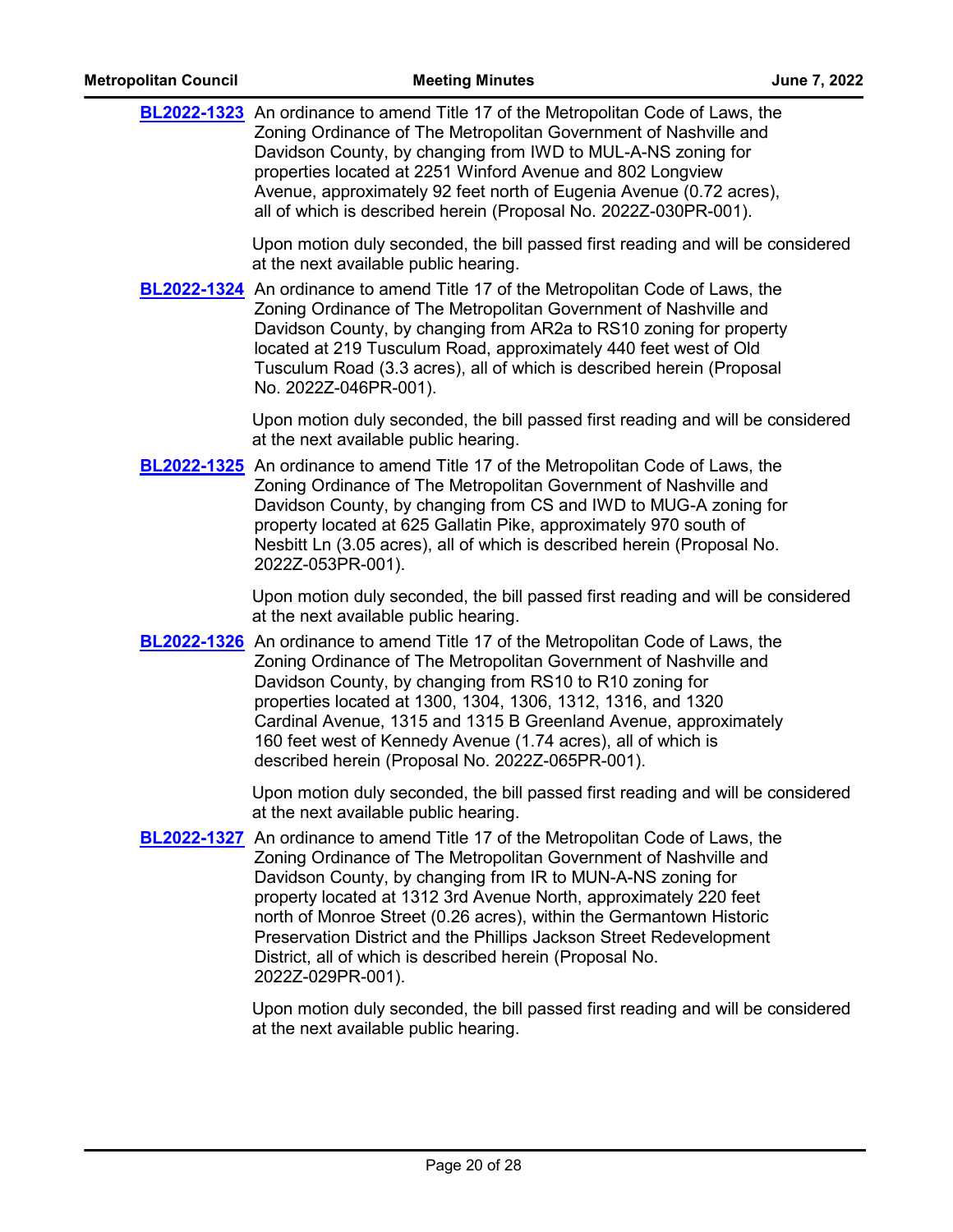# **Bills on Second Reading**

**[BL2021-971](http://nashville.legistar.com/gateway.aspx?m=l&id=/matter.aspx?key=13734)** An ordinance to amend Title 2 of the Metropolitan Code of Laws to create an Office Homeless Services.

> Council Member O'Connell offered Amendment No. 1 and moved that it be adopted, which motion was seconded and approved by a voice vote of the Council. Council Member O'Connell moved to pass the bill on second reading as amended, which motion was seconded and approved by a voice vote of the Council.

**[BL2022-1169](http://nashville.legistar.com/gateway.aspx?m=l&id=/matter.aspx?key=14261)** An ordinance approving a Lease Agreement by and between the Metropolitan Government of Nashville and Davidson County acting by and through the Metropolitan Board of Education and East End Prep (Proposal No. 2021M-012PR-001).

> Council Member Benedict moved to pass the bill on second reading, which motion was seconded and approved by a voice vote of the Council, with Council Member Porterfield voting No.

**[BL2022-1198](http://nashville.legistar.com/gateway.aspx?m=l&id=/matter.aspx?key=14310)** An ordinance to amend Title 17 of the Metropolitan Code of Laws, the Zoning Ordinance of The Metropolitan Government of Nashville and Davidson County, from SCC to SP by changing zoning for a portion of property located at 3955 Nolensville Pike, approximately 115 feet north of Paragon Mills Road, within a Planned Unit Development and within a Corridor Design Overlay, (0.18 acres), to permit a sign, all of which is described herein (Proposal No. 2022SP-012-001).

> Council Member Young moved to pass the bill on second reading, which motion was seconded and approved by a voice vote of the Council.

**[BL2022-1249](http://nashville.legistar.com/gateway.aspx?m=l&id=/matter.aspx?key=14438)** An ordinance establishing the tax levy in the General Services District for the fiscal year 2022-2023, and declaring the amount required for the annual operating budget of the Urban Services District, pursuant to section 6.07 of the Metropolitan Charter.

> Council Member Allen offered a substitute ordinance and moved that it be adopted, which motion was seconded and approved by a voice vote of the Council.

**[BL2022-1249](http://nashville.legistar.com/gateway.aspx?m=l&id=/matter.aspx?key=14438)** An ordinance establishing the tax levy in the General Services District for the fiscal year 2022-2023, and declaring the amount required for the annual operating budget of the Urban Services District, pursuant to section 6.07 of the Metropolitan Charter.

> Council Member Allen moved to pass the bill on second reading as substituted, which motion was seconded and approved by a voice vote of the Council.

**[BL2022-1250](http://nashville.legistar.com/gateway.aspx?m=l&id=/matter.aspx?key=14483)** An Ordinance to amend Title 2 of the Metropolitan Code of Laws to create the Nashville Entertainment Commission.

> Council Member Styles moved to defer the bill to the July 5, 2022 meeting, which motion was seconded and approved by a voice vote of the Council.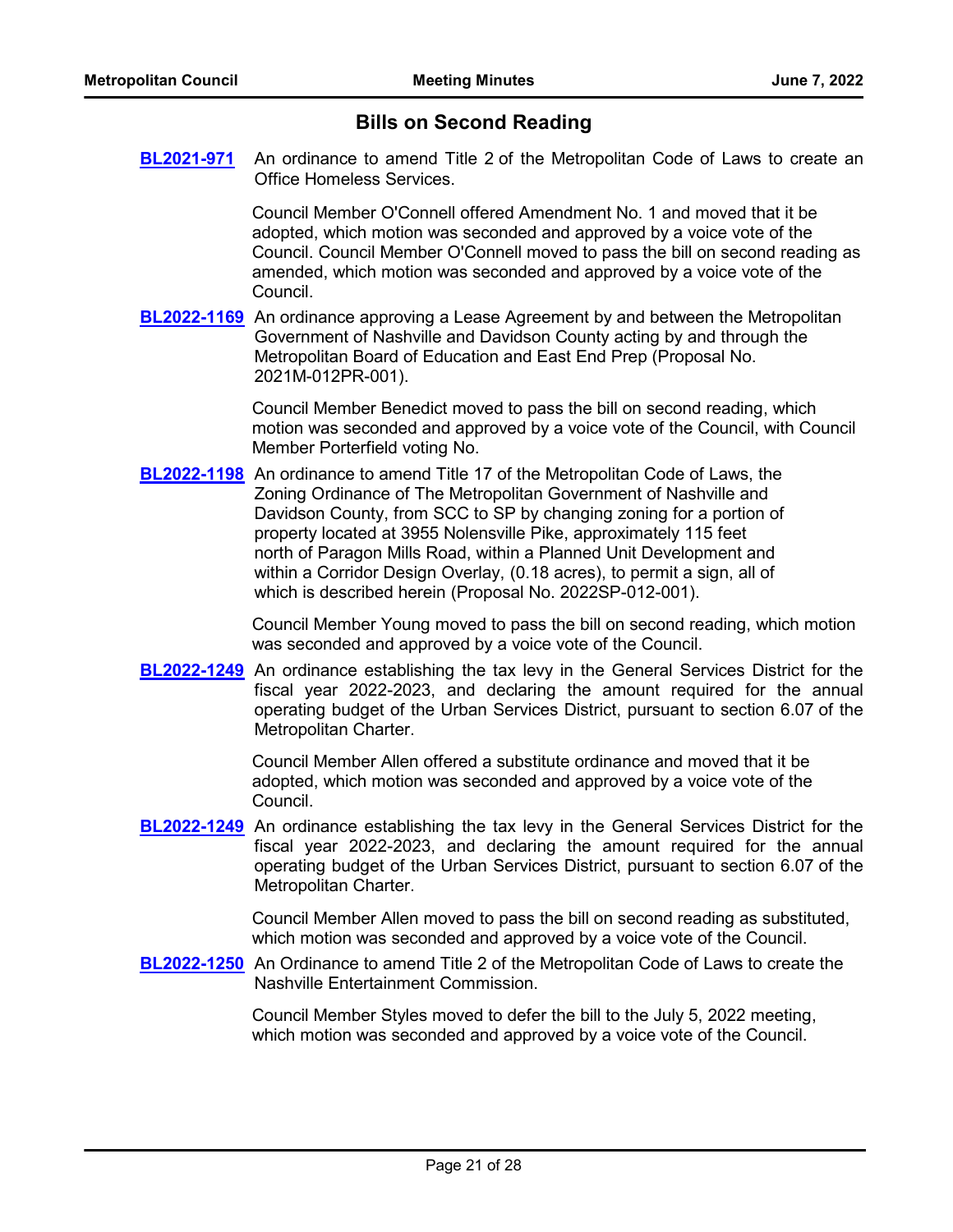|  |                                                                                                                                                                                                                                                                                                                                      | <b>BL2022-1251</b> An ordinance amending Section 5.04.120 of the Metropolitan Code of Laws to<br>increase the threshold of donations that Metropolitan Government departments,<br>boards, and commissions may accept and expend and to require certain<br>information be included in the resolution accepting a donation. |  |
|--|--------------------------------------------------------------------------------------------------------------------------------------------------------------------------------------------------------------------------------------------------------------------------------------------------------------------------------------|---------------------------------------------------------------------------------------------------------------------------------------------------------------------------------------------------------------------------------------------------------------------------------------------------------------------------|--|
|  | Council Member Young moved to pass the bill on second reading, which motion<br>was seconded and approved by a voice vote of the Council.<br><b>BL2022-1252</b> An Ordinance to amend Title 8 of the Metropolitan Code of Laws relative to<br>animals.                                                                                |                                                                                                                                                                                                                                                                                                                           |  |
|  |                                                                                                                                                                                                                                                                                                                                      | Council Member Styles offered Amendment No. 1 and moved that it be adopted,<br>which motion was seconded and approved by a voice vote of the Council.<br>Council Member Styles offered Amendment No.2 and moved that it be adopted,<br>which motion was seconded and failed by the following roll call vote:              |  |
|  | Yes:                                                                                                                                                                                                                                                                                                                                 | Toombs, Gamble, Evans, Sledge, OConnell, Taylor, Hausser,<br>Pulley, Porterfield, Sepulveda, Rutherford, and Styles                                                                                                                                                                                                       |  |
|  | No:                                                                                                                                                                                                                                                                                                                                  | Mendes, Allen, Hall, Swope, Parker, Withers, Benedict, VanReece,<br>Hancock, Young, Welsch, Johnston, and Vercher                                                                                                                                                                                                         |  |
|  | Abstain:                                                                                                                                                                                                                                                                                                                             | Rhoten, Syracuse, Cash, and Druffel                                                                                                                                                                                                                                                                                       |  |
|  | roll call vote:                                                                                                                                                                                                                                                                                                                      | Council Member Styles moved to defer the bill to the August 2, 2022 meeting<br>which motion was properly seconded. Council Member Hancock moved to table<br>the deferral motion, which motion was seconded and approved by the following                                                                                  |  |
|  | Yes:                                                                                                                                                                                                                                                                                                                                 | Allen, Hall, Swope, Parker, Withers, Benedict, VanReece,<br>Hancock, Young, Evans, Rhoten, Syracuse, Welsch, Hausser,<br>Pulley, Johnston, Vercher, and Rutherford                                                                                                                                                        |  |
|  | No:                                                                                                                                                                                                                                                                                                                                  | Suara, Toombs, Gamble, Sledge, Cash, OConnell, Taylor,<br>Porterfield, Sepulveda, Styles, and Lee                                                                                                                                                                                                                         |  |
|  | Abstain:                                                                                                                                                                                                                                                                                                                             | Mendes, Druffel, and Henderson                                                                                                                                                                                                                                                                                            |  |
|  |                                                                                                                                                                                                                                                                                                                                      | Council Member Styles withdrew the bill.                                                                                                                                                                                                                                                                                  |  |
|  | <b>BL2022-1253</b> An ordinance creating the positions of Apprentice, Compliance Monitor - Senior,<br>Compliance Monitor, Fire Logistics and Inventory Clerk, Human Resources<br>Specialist, Safety Specialist, Short Term Rental Inspection Chief, Short Term<br>Rental Inspector, Treasury Analyst - Senior, and Treasury Analyst. |                                                                                                                                                                                                                                                                                                                           |  |
|  |                                                                                                                                                                                                                                                                                                                                      | Council Member Young moved to pass the bill on second reading, which motion<br>was seconded and approved by a voice vote of the Council.                                                                                                                                                                                  |  |
|  | Technology Fund.                                                                                                                                                                                                                                                                                                                     | <b>BL2022-1254</b> An ordinance authorizing a technology fee to fund the technology required by<br>the community development and regulation processes and establishing the ITS                                                                                                                                            |  |
|  |                                                                                                                                                                                                                                                                                                                                      | Council Member Young moved to pass the bill on second reading, which motion<br>was seconded and approved by a voice vote of the Council.                                                                                                                                                                                  |  |
|  |                                                                                                                                                                                                                                                                                                                                      |                                                                                                                                                                                                                                                                                                                           |  |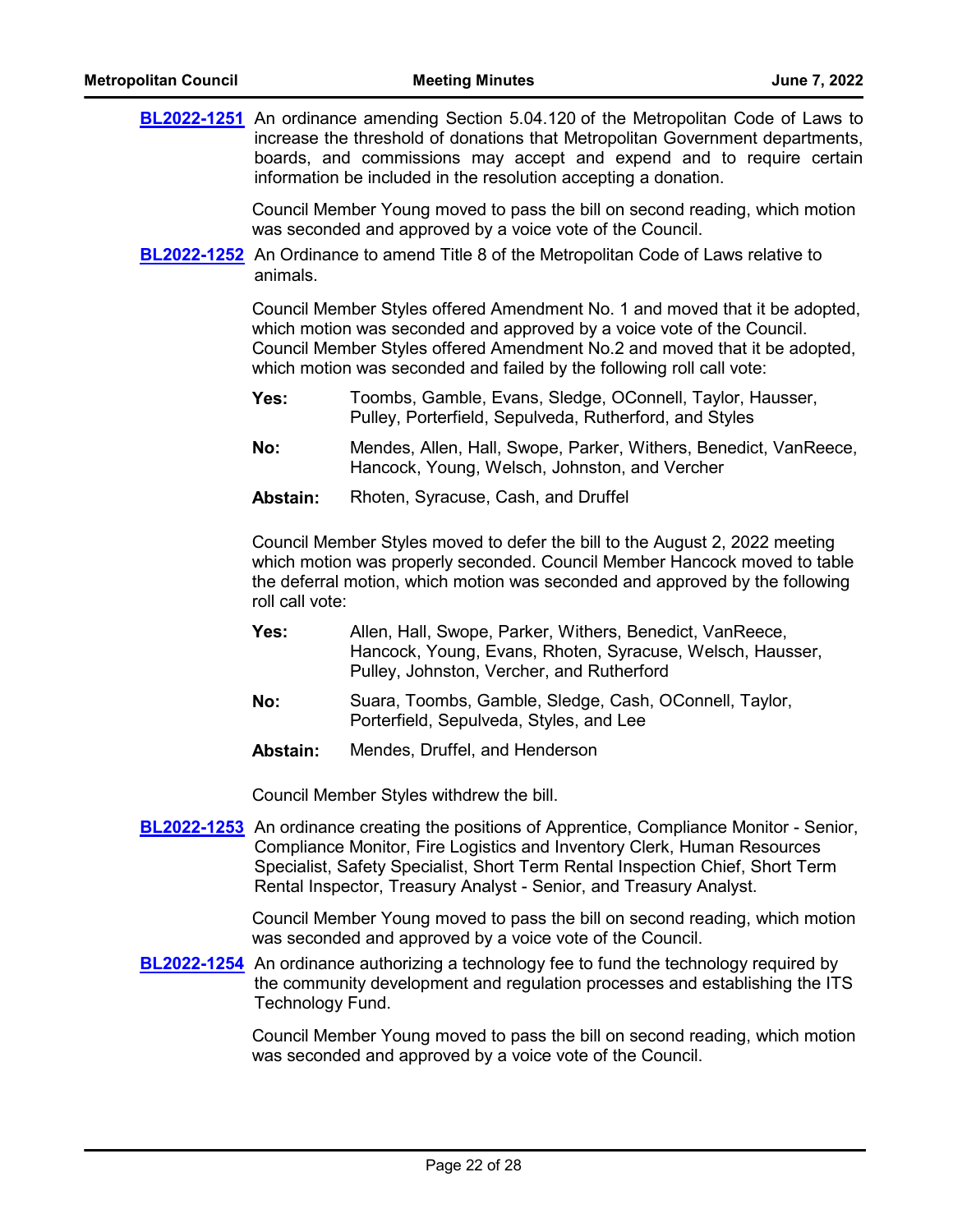| <b>BL2022-1255</b> An ordinance approving an agreement for a greenway conservation easement<br>by and between PRII/SH Peabody Union Apartments Owner, LLC and the<br>Metropolitan Government. (Proposal No. 2022M-023AG-001).                                                                                                                                                                                                       |
|-------------------------------------------------------------------------------------------------------------------------------------------------------------------------------------------------------------------------------------------------------------------------------------------------------------------------------------------------------------------------------------------------------------------------------------|
| Council Member Mendes offered Amendment No. 1 and moved that it be<br>adopted, which motion was seconded and approved by a voice vote of the<br>Council. Council Member O'Connell moved to defer the bill as amended, which<br>motion was seconded and approved by a voice vote of the Council.                                                                                                                                     |
| <b>BL2022-1256</b> An ordinance to amend the Geographic Information Systems Street and Alley<br>Centerline Layer for the Metropolitan Government of Nashville and Davidson<br>County, by naming the private roadway that runs between Two Rivers Golf<br>Course and McGavock High School, "Two Rivers Lane". (Proposal Number<br>2022M-002SR-001).                                                                                  |
| Council Member Young moved to pass the bill on second reading, which motion<br>was seconded and approved by a voice vote of the Council.                                                                                                                                                                                                                                                                                            |
| <b>BL2022-1257</b> An ordinance authorizing Fourth and Broad, L.P., to install, construct and<br>maintain underground encroachments in the right of way located 405 Broadway.<br>(Proposal No. 2022M-009EN-001)                                                                                                                                                                                                                     |
| Council Member Young moved to pass the bill on second reading, which motion<br>was seconded and approved by a voice vote of the Council.                                                                                                                                                                                                                                                                                            |
| BL2022-1258 An ordinance authorizing Propco 609 Merritt LLC to install, construct and<br>maintain underground encroachments in the right of way located 609 Merritt<br>Avenue. (Proposal No. 2022M-010EN-001)                                                                                                                                                                                                                       |
| Council Member Young moved to pass the bill on second reading, which motion<br>was seconded and approved by a voice vote of the Council.                                                                                                                                                                                                                                                                                            |
| <b>BL2022-1259</b> An ordinance authorizing The Metropolitan Government of Nashville and<br>Davidson County to abandon existing electrical easement rights, for property<br>located at 1000 Church Street (Proposal No. 2022M-067ES-001).                                                                                                                                                                                           |
| Council Member Young moved to pass the bill on second reading, which motion<br>was seconded and approved by a voice vote of the Council.                                                                                                                                                                                                                                                                                            |
| <b>BL2022-1260</b> An ordinance authorizing The Metropolitan Government of Nashville and<br>Davidson County to abandon existing public water main, and to accept new<br>public water main, fire hydrant assemblies and sanitary sewer manhole, for<br>property located at 2000 Church Street, also known as the Mid-State Medical<br>Office Building (MWS Project Nos. 21-WL-87 and 21-SL-237 and Proposal No.<br>2022M-068ES-001). |
| Council Member Young moved to pass the bill on second reading, which motion<br>was seconded and approved by a voice vote of the Council.                                                                                                                                                                                                                                                                                            |
| <b>BL2022-1261</b> An ordinance authorizing The Metropolitan Government of Nashville and<br>Davidson County to accept new sanitary sewer main, sanitary sewer manhole<br>and easements, for property located at 454 Elysian Fields Road, also known as<br>Elysian Flats (MWS Project Nos. 21-SL-175 and Proposal No.<br>2022M-064ES-001).                                                                                           |
| Council Member Young moved to pass the bill on second reading which motion                                                                                                                                                                                                                                                                                                                                                          |

Council Member Young moved to pass the bill on second reading, which motion was seconded and approved by a voice vote of the Council.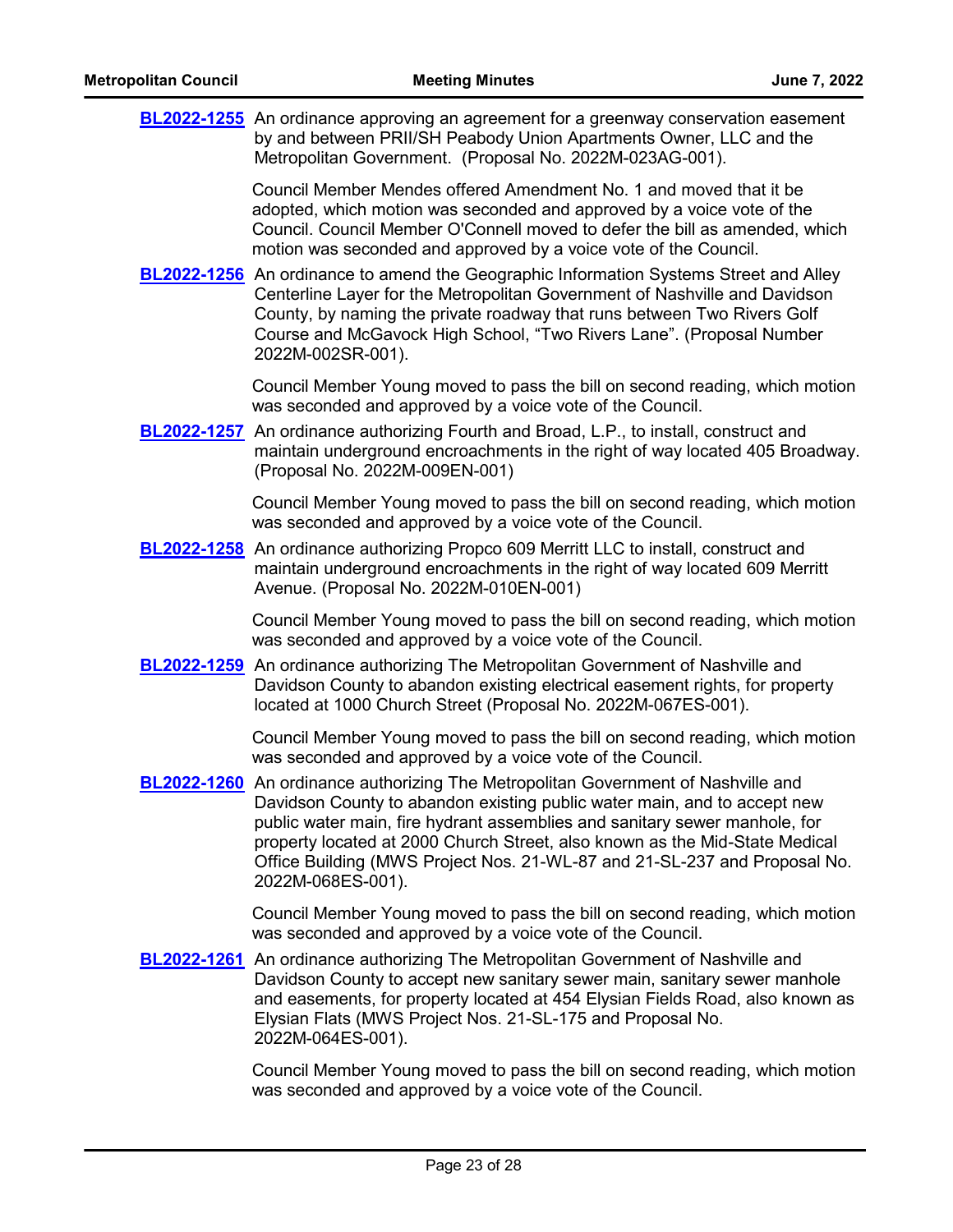| <b>BL2022-1262</b> An ordinance authorizing The Metropolitan Government of Nashville and<br>Davidson County to abandon existing public water main and easement, to<br>relocate a public fire hydrant assembly, and to accept a permanent easement,<br>for property located at 433 Opry Mills Drive, also known as Olive Garden<br>restaurant (MWS Project No. 21-WL-120 and Proposal No. 2022M-053ES-001).              |
|-------------------------------------------------------------------------------------------------------------------------------------------------------------------------------------------------------------------------------------------------------------------------------------------------------------------------------------------------------------------------------------------------------------------------|
| Council Member Young moved to pass the bill on second reading, which motion<br>was seconded and approved by a voice vote of the Council.                                                                                                                                                                                                                                                                                |
| <b>BL2022-1263</b> An ordinance authorizing The Metropolitan Government of Nashville and<br>Davidson County to accept new public sanitary sewer mains, sanitary sewer<br>manholes, and easements and to adjust three sanitary sewer manholes, for<br>property located at 9828 Split Log Road in Williamson County, also known as<br>Rosebrooke Phase 2 (MWS Project No. 21-SL-224 and Proposal No.<br>2022M-069ES-001). |
| Council Member Young moved to pass the bill on second reading, which motion<br>was seconded and approved by a voice vote of the Council.                                                                                                                                                                                                                                                                                |
| <b>BL2022-1264</b> An ordinance authorizing The Metropolitan Government of Nashville and<br>Davidson County to accept a new fire hydrant assembly and easement, for<br>property located at 5738 Cane Ridge Road, also known as the Nashville Chin<br>Baptist Church (MWS Project No. 22-WL-04 and Proposal No.<br>2022M-054ES-001).                                                                                     |
| Council Member Young moved to pass the bill on second reading, which motion<br>was seconded and approved by a voice vote of the Council.                                                                                                                                                                                                                                                                                |
| <b>BL2022-1265</b> An ordinance authorizing The Metropolitan Government of Nashville and<br>Davidson County to accept a sanitary sewer manhole, for three properties<br>located at 1212, 1214 and 1218 McGavock Street, also known as Modera<br>McGavock (MWS Project No. 21-SL-287 and Proposal No. 2022M-065ES-001).                                                                                                  |
| Council Member Young moved to pass the bill on second reading, which motion<br>was seconded and approved by a voice vote of the Council.                                                                                                                                                                                                                                                                                |
| <b>BL2022-1266</b> An ordinance authorizing The Metropolitan Government of Nashville and<br>Davidson County to abandon existing public sanitary sewer main and easement,<br>and to accept new public sanitary sewer mains, sanitary sewer manholes and<br>easement, for property located at 3104 Gallatin Pike (MWS Project No.<br>22-SL-24 and Proposal No. 2022M-061ES-001).                                          |
| Council Member Young moved to pass the bill on second reading, which motion<br>was seconded and approved by a voice vote of the Council.                                                                                                                                                                                                                                                                                |
| <b>BL2022-1267</b> An ordinance authorizing The Metropolitan Government of Nashville and<br>Davidson County to accept new water and sanitary sewer mains, fire hydrant<br>assembly, sanitary sewer manholes and easements, for property located 121<br>Hart Lane, (MWS Project Nos. 21-WL-118 and 21-SL-279 and Proposal No.<br>2022M-066ES-001).                                                                       |
| Council Member Young moved to pass the bill on second reading, which motion<br>was seconded and approved by a voice vote of the Council.                                                                                                                                                                                                                                                                                |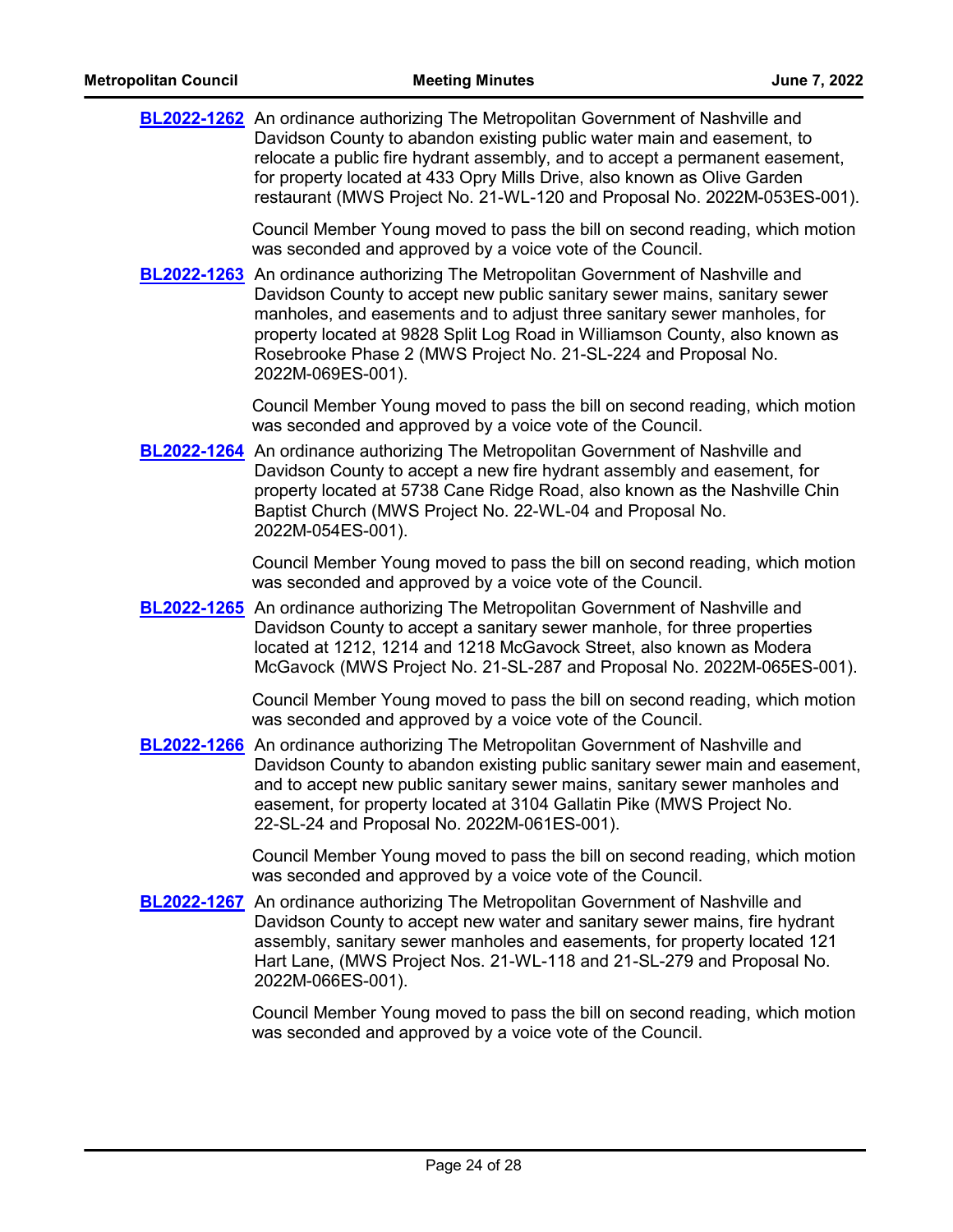# **Bills on Third Reading**

At this time, Council Member Withers assumed the Chair.

**[BL2022-1189](http://nashville.legistar.com/gateway.aspx?m=l&id=/matter.aspx?key=14282)** An ordinance authorizing The Metropolitan Government of Nashville and Davidson County to abandon existing public sanitary sewer main, sanitary sewer manhole and easement, and to accept new sanitary sewer main, sanitary sewer manhole and easement, for property located at 3800 Charlotte Avenue (MWS Project No. 22-SL-02 and Proposal No. 2022M-034ES-001).

> Council Member Rutherford moved to pass the bill on third reading, which motion was seconded and approved by the following vote: Yes (29): Mendes, Allen, Suara, Hall, Toombs, Gamble, Parker, Withers, Benedict, VanReece, Hancock, Young, Evans, Rhoten, Syracuse, Welsch, Sledge, Cash, O'Connell, Taylor, Hausser, Pulley, Johnston, Porterfield, Sepulveda, Rutherford, Styles, Lee, and Henderson; No (0); Abstain (0).

**[BL2022-1234](http://nashville.legistar.com/gateway.aspx?m=l&id=/matter.aspx?key=14433)** An ordinance to provide for the designation of public property within specified areas of downtown Nashville as a temporary "Special Event Zone" during the time period beginning at nine o'clock (9:00) p.m. on July 2, 2022, and ending at eleven fifty-nine (11:59) p.m. on July 5, 2022, relative to the use of these areas in conjunction with the 2022 July 4th Celebration and related activities and events.

> Council Member Rutherford moved to pass the bill on third reading, which motion was seconded and approved by the following vote: Yes (29): Mendes, Allen, Suara, Hall, Toombs, Gamble, Parker, Withers, Benedict, VanReece, Hancock, Young, Evans, Rhoten, Syracuse, Welsch, Sledge, Cash, O'Connell, Taylor, Hausser, Pulley, Johnston, Porterfield, Sepulveda, Rutherford, Styles, Lee, and Henderson; No (0); Abstain (0).

**[BL2022-1235](http://nashville.legistar.com/gateway.aspx?m=l&id=/matter.aspx?key=14406)** An ordinance authorizing The Metropolitan Government of Nashville and Davidson County to accept new public sanitary sewer mains, sanitary sewer manholes and easements, for property located at 9828 Split Log Road in Williamson County, also known as Rosebrooke Phase 3 (MWS Project No. 22-SL-35 and Proposal No. 2022M-047ES-001).

> Council Member Rutherford moved to pass the bill on third reading, which motion was seconded and approved by the following vote: Yes (29): Mendes, Allen, Suara, Hall, Toombs, Gamble, Parker, Withers, Benedict, VanReece, Hancock, Young, Evans, Rhoten, Syracuse, Welsch, Sledge, Cash, O'Connell, Taylor, Hausser, Pulley, Johnston, Porterfield, Sepulveda, Rutherford, Styles, Lee, and Henderson; No (0); Abstain (0).

**[BL2022-1236](http://nashville.legistar.com/gateway.aspx?m=l&id=/matter.aspx?key=14407)** An ordinance authorizing The Metropolitan Government of Nashville and Davidson County to abandon existing public water mains, and to accept new public water mains and fire hydrant assemblies, for property located at 39th Avenue North (unnumbered) (MWS Project No. 22-WL-08 and Proposal No. 2022M-051ES-001).

> Council Member Rutherford moved to pass the bill on third reading, which motion was seconded and approved by the following vote: Yes (29): Mendes, Allen, Suara, Hall, Toombs, Gamble, Parker, Withers, Benedict, VanReece, Hancock, Young, Evans, Rhoten, Syracuse, Welsch, Sledge, Cash, O'Connell, Taylor, Hausser, Pulley, Johnston, Porterfield, Sepulveda, Rutherford, Styles, Lee, and Henderson; No (0); Abstain (0).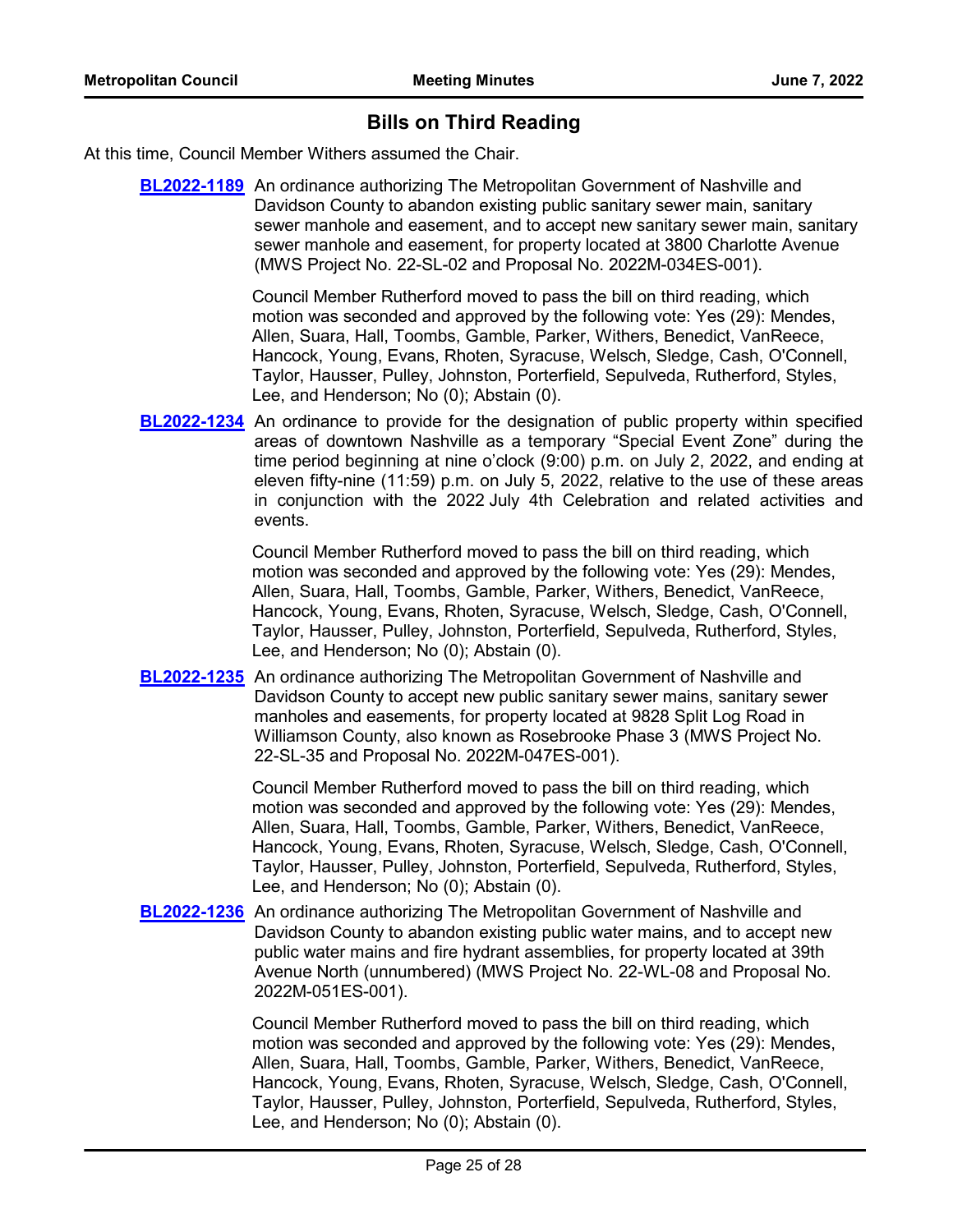|  | <b>BL2022-1237</b> An ordinance authorizing The Metropolitan Government of Nashville and<br>Davidson County to abandon existing fire hydrant assemblies and easements,<br>and to accept new water and sanitary sewer mains, fire hydrant assemblies,<br>sanitary sewer manholes and easements, for property located at 1501 Hillside<br>Avenue, also known as The Reservoir Zone 7 (MWS Project Nos. 21-WL-82<br>and 21-SL-195 and Proposal No. 2022M-050ES-001). |
|--|-------------------------------------------------------------------------------------------------------------------------------------------------------------------------------------------------------------------------------------------------------------------------------------------------------------------------------------------------------------------------------------------------------------------------------------------------------------------|
|  | Council Member Rutherford moved to pass the bill on third reading, which<br>motion was seconded and approved by the following vote: Yes (29): Mendes,<br>Allen, Suara, Hall, Toombs, Gamble, Parker, Withers, Benedict, VanReece,<br>Hancock, Young, Evans, Rhoten, Syracuse, Welsch, Sledge, Cash, O'Connell,<br>Taylor, Hausser, Pulley, Johnston, Porterfield, Sepulveda, Rutherford, Styles,<br>Lee, and Henderson; No (0); Abstain (0).                      |
|  | <b>BL2022-1238</b> An ordinance authorizing The Metropolitan Government of Nashville and<br>Davidson County to abandon existing sanitary sewer main and easement, and<br>to accept new sanitary sewer main, sanitary sewer manhole and easement, for<br>property located at 7131 Centennial Boulevard, (MWS Project No. 21-SL-212<br>and Proposal No. 2022M-063ES-001).                                                                                           |
|  | Council Member Rutherford moved to pass the bill on third reading, which<br>motion was seconded and approved by the following vote: Yes (29): Mendes,<br>Allen, Suara, Hall, Toombs, Gamble, Parker, Withers, Benedict, VanReece,<br>Hancock, Young, Evans, Rhoten, Syracuse, Welsch, Sledge, Cash, O'Connell,<br>Taylor, Hausser, Pulley, Johnston, Porterfield, Sepulveda, Rutherford, Styles,<br>Lee, and Henderson; No (0); Abstain (0).                      |
|  | <b>BL2022-1239</b> An ordinance authorizing The Metropolitan Government of Nashville and<br>Davidson County to accept new sanitary sewer main and sanitary sewer<br>manhole, for property located at 1100 B Sunnymeade Drive, also known as<br>Sunnymeade Commons (MWS Project No. 22-SL-60 and Proposal No.<br>2022M-059ES-001).                                                                                                                                 |
|  | Council Member Rutherford moved to pass the bill on third reading, which<br>motion was seconded and approved by the following vote: Yes (29): Mendes,<br>Allen, Suara, Hall, Toombs, Gamble, Parker, Withers, Benedict, VanReece,<br>Hancock, Young, Evans, Rhoten, Syracuse, Welsch, Sledge, Cash, O'Connell,<br>Taylor, Hausser, Pulley, Johnston, Porterfield, Sepulveda, Rutherford, Styles,<br>Lee, and Henderson; No (0); Abstain (0).                      |
|  | <b>BL2022-1240</b> An ordinance authorizing The Metropolitan Government of Nashville and<br>Davidson County to accept new sanitary sewer and sanitary sewer force mains,<br>sanitary sewer manholes and easements, for property located at 2126 Marsha<br>Drive, also known as Rivergate View Subdivision (MWS Project No. 21-SL-128)<br>and Proposal No. 2022M-055ES-001).                                                                                       |
|  | Council Member Rutherford moved to pass the bill on third reading, which<br>motion was seconded and approved by the following vote: Yes (29): Mendes,<br>Allen, Suara, Hall, Toombs, Gamble, Parker, Withers, Benedict, VanReece,<br>Hancock, Young, Evans, Rhoten, Syracuse, Welsch, Sledge, Cash, O'Connell,<br>Taylor, Hausser, Pulley, Johnston, Porterfield, Sepulveda, Rutherford, Styles,                                                                  |

Lee, and Henderson; No (0); Abstain (0).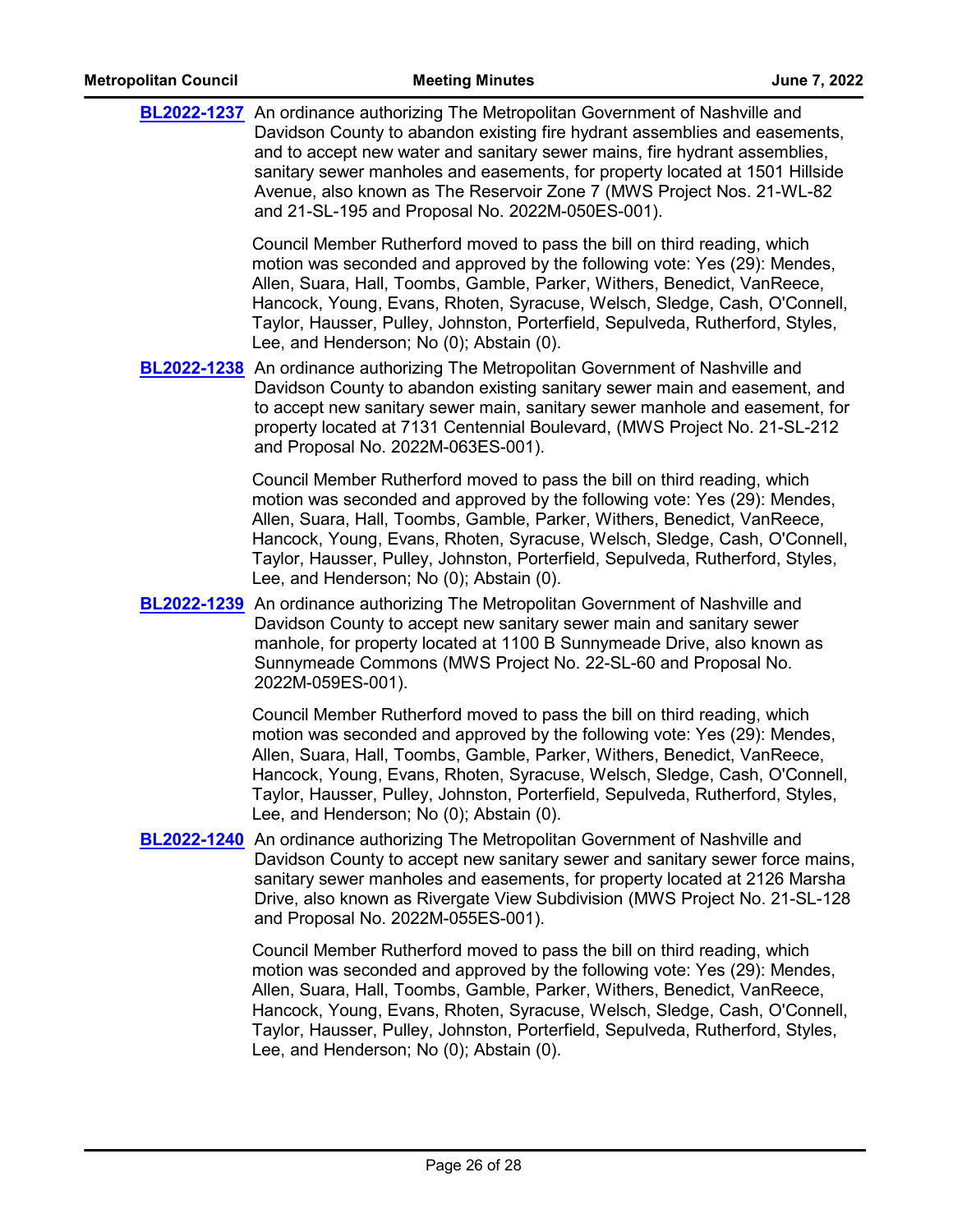| <b>Metropolitan Council</b> | <b>Meeting Minutes</b>                                                                                                                                                                                                                                                                                                                                                                                                                       | June 7, 2022 |
|-----------------------------|----------------------------------------------------------------------------------------------------------------------------------------------------------------------------------------------------------------------------------------------------------------------------------------------------------------------------------------------------------------------------------------------------------------------------------------------|--------------|
|                             | <b>BL2022-1241</b> An ordinance authorizing The Metropolitan Government of Nashville and<br>Davidson County to accept public water and sanitary sewer mains, fire hydrant<br>assemblies, sanitary sewer manholes and easements, for two properties<br>located at 204 Ben Allen Road and 121 Hart Lane, also known as Ben Allen<br>Phase 2, (MWS Project Nos. 20-WL-85 and 20-SL-179 and Proposal No.<br>2022M-052ES-001).                    |              |
|                             | Council Member Rutherford moved to pass the bill on third reading, which<br>motion was seconded and approved by the following vote: Yes (29): Mendes,<br>Allen, Suara, Hall, Toombs, Gamble, Parker, Withers, Benedict, VanReece,<br>Hancock, Young, Evans, Rhoten, Syracuse, Welsch, Sledge, Cash, O'Connell,<br>Taylor, Hausser, Pulley, Johnston, Porterfield, Sepulveda, Rutherford, Styles,<br>Lee, and Henderson; No (0); Abstain (0). |              |
|                             | <b>BL2022-1242</b> An ordinance authorizing The Metropolitan Government of Nashville and<br>Davidson County to abandon existing public sanitary sewer easement rights, for<br>property located at 3038 Lakeshore Drive (Proposal No. 2022M-060ES-001).                                                                                                                                                                                       |              |
|                             | Council Member Rutherford moved to pass the bill on third reading, which<br>motion was seconded and approved by the following vote: Yes (29): Mendes,<br>Allen, Suara, Hall, Toombs, Gamble, Parker, Withers, Benedict, VanReece,<br>Hancock, Young, Evans, Rhoten, Syracuse, Welsch, Sledge, Cash, O'Connell,<br>Taylor, Hausser, Pulley, Johnston, Porterfield, Sepulveda, Rutherford, Styles,<br>Lee, and Henderson; No (0); Abstain (0). |              |
|                             | <b>BL2022-1243</b> An ordinance authorizing The Metropolitan Government of Nashville and<br>Davidson County to accept new water and sanitary sewer mains, fire hydrant<br>assemblies, sanitary sewer manholes and easements, for property located at<br>1200 Cottage View Lane, also known as Timber Trails Phase 3 (MWS Project<br>Nos. 21-WL-95 and 21-SL-222 and Proposal No. 2022M-058ES-001).                                           |              |
|                             | Council Member Rutherford moved to pass the bill on third reading, which<br>motion was seconded and approved by the following vote: Yes (29): Mendes,<br>Allen, Suara, Hall, Toombs, Gamble, Parker, Withers, Benedict, VanReece,<br>Hancock, Young, Evans, Rhoten, Syracuse, Welsch, Sledge, Cash, O'Connell,<br>Taylor, Hausser, Pulley, Johnston, Porterfield, Sepulveda, Rutherford, Styles,<br>Lee, and Henderson; No (0); Abstain (0). |              |
|                             | <b>BL2022-1244</b> An ordinance authorizing The Metropolitan Government of Nashville and<br>Davidson County to abandon existing water main, and to accept new water<br>main, for property located at 2100 Century Farms Parkway (MWS Project No.<br>22-WL-12 and Proposal No. 2022M-062ES-001).                                                                                                                                              |              |
|                             | Council Member Rutherford moved to pass the bill on third reading, which<br>motion was seconded and approved by the following vote: Yes (29): Mendes,<br>Allen, Suara, Hall, Toombs, Gamble, Parker, Withers, Benedict, VanReece,<br>Hancock, Young, Evans, Rhoten, Syracuse, Welsch, Sledge, Cash, O'Connell,<br>Taylor, Hausser, Pulley, Johnston, Porterfield, Sepulveda, Rutherford, Styles,<br>Lee, and Henderson; No (0); Abstain (0). |              |
|                             |                                                                                                                                                                                                                                                                                                                                                                                                                                              |              |